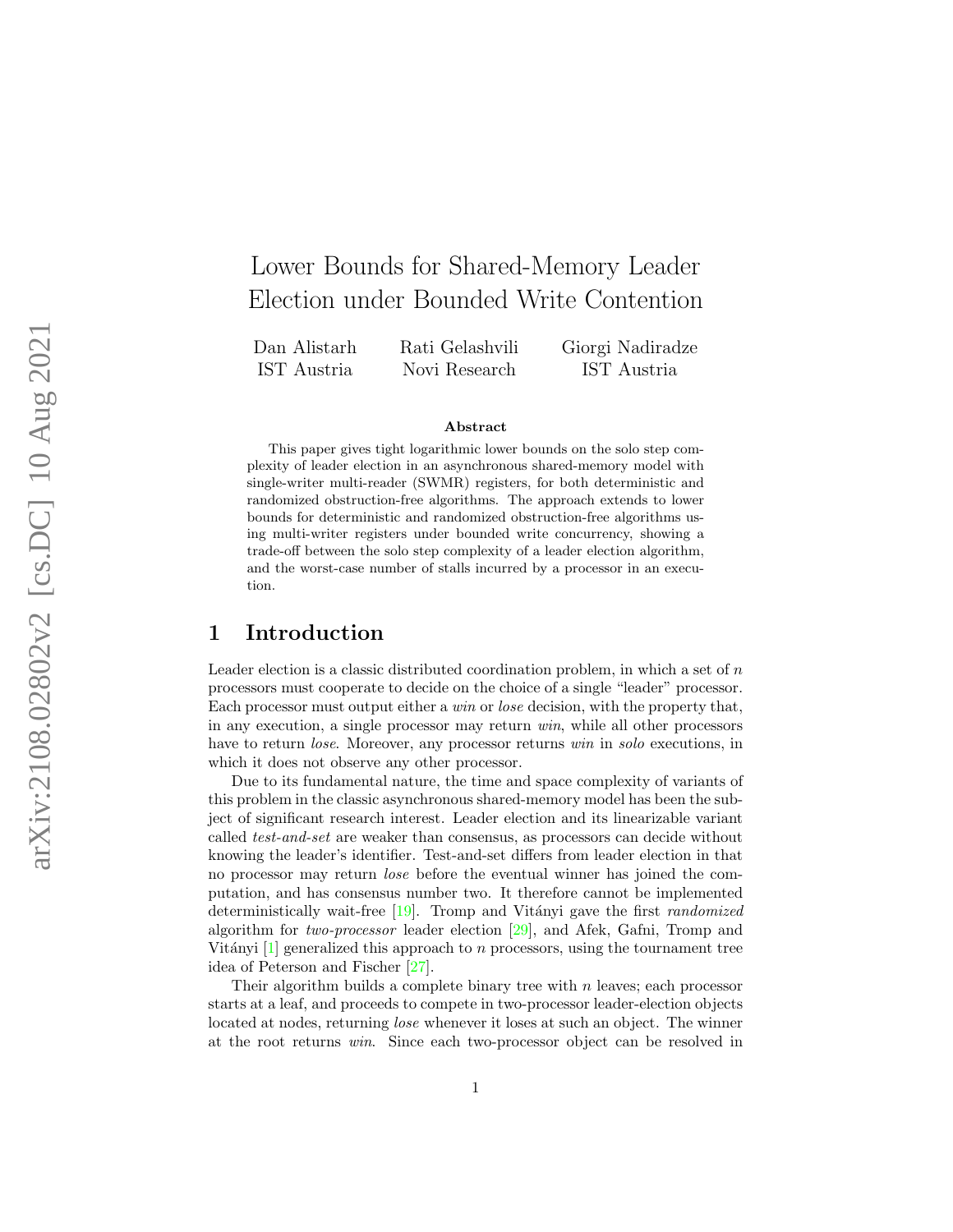expected constant time, their algorithm has expected step complexity  $O(\log n)$ against an adaptive adversary. Moreover, their algorithm only uses single-reader multiple-writer  $(SWMR)$  registers: throughout any execution, any register may only be written by a single processor, although it may be read by any processor.

Follow-up work on time upper bounds has extended these results to the adaptive setting, showing logarithmic expected step complexity in the number of participating processors  $k \, 4, 16$ . Further, Giakkoupis and Woelfel [[16\]](#page-19-1) showed that, if the adversary is oblivious to the randomness used by the algorithm,  $O(\log^* k)$  step complexity is achievable, improving upon a previous sublogarithmic upper bound by Alistarh and Aspnes [\[2\]](#page-18-2). Another related line of work has focused on the *space complexity* of this problem, which is now resolved. Specifically, it is known that  $\Omega(\log n)$  distinct registers are *necessary* [\[28,](#page-20-2) [16\]](#page-19-1), and a breakthrough result by Giakkoupis, Helmi, Higham, and Woelfel [\[15\]](#page-19-2) provided the first asymptotically matching upper bound of  $O(\log n)$ , improving upon an  $O(\sqrt{n})$  algorithm by the same authors [\[14\]](#page-19-3).

The clear gap in the complexity landscape for this problem concerns time complexity lower bounds. Specifically, in the standard case of an adaptive adversary, the best known upper bound is the venerable tournament-tree algo-rithm we described above [\[1\]](#page-18-0), which has  $O(\log n)$  expected time complexity and uses SWMR registers. It is not known whether one can perform leader elec-tion in classic asynchronous shared-memory faster than a tournament.<sup>[1](#page-1-0)</sup> Due to the simplicity of the problem, none of the classic lower bound approaches, e.g. [\[23,](#page-19-4) [24,](#page-19-5) [22\]](#page-19-6), apply, and resolving the time complexity of shared-memory leader election is known to be a challenging open problem [\[2,](#page-18-2) [16\]](#page-19-1). Moreover, given that the step complexities of shared-memory consensus [\[8\]](#page-18-3) and renaming [\[3\]](#page-18-4) have been resolved, leader election remains one of the last basic objects for which no tight complexity bounds are known.

We show tight logarithmic lower bounds on the step complexity of leader election in asynchronous shared-memory with SWMR registers. Our motivating result is a natural potential argument showing that any *deterministic* obstructionfree algorithm for leader election—in which processors must return if they execute enough solo steps—must have worst-case step complexity  $\Omega(\log n)$  in solo executions, that is, even if processors execute in the absence of concurrency, as long as registers are SWMR.

Our main contribution is a new and non-trivial technique showing that a similar statement holds for *randomized* algorithms: in the same model, any *obstruction-free* algorithm for leader election has worst-case expected cost  $\Omega(\log n)$ . In this case as well, the lower bound holds in terms of expected step complexity in solo executions. The lower bound technique is based on characterizing the expected length of solo executions by analyzing the number of reads and writes over distinct registers required by a correct algorithm.

These are the first non-trivial lower bounds on the time complexity of classic shared-memory leader election, although they assume restrictions on the

<span id="page-1-0"></span><sup>&</sup>lt;sup>1</sup>Sub-logarithmic step complexity is achievable in other models, e.g. distributed and cachecoherent shared-memory  $\left|17\right|$  or message-passing  $\left|5\right|$ .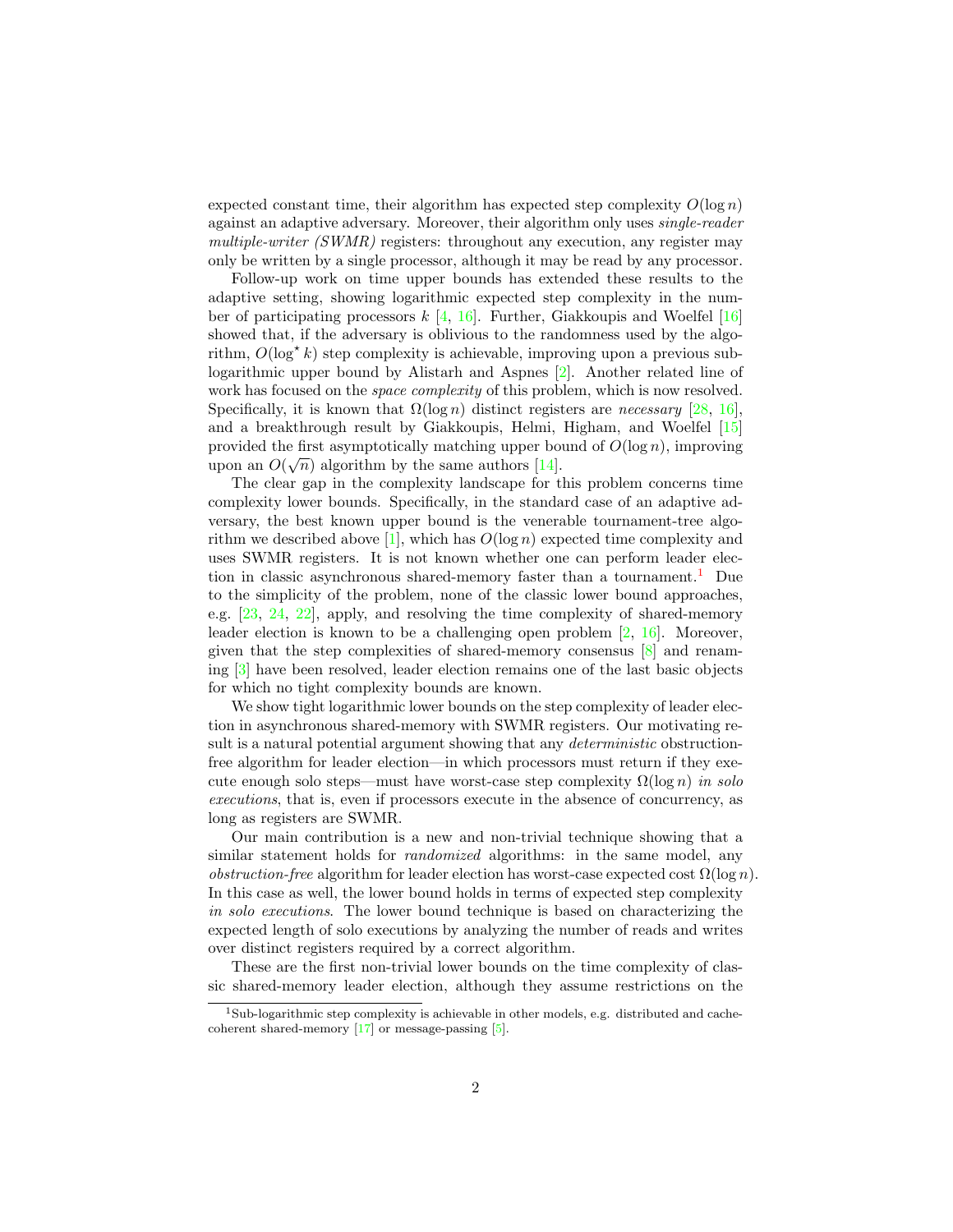algorithms. They are both matched asymptotically by the tournament-tree approach, as the algorithm of [\[1\]](#page-18-0) can be modified to be deterministic obstructionfree, by using two-processor obstruction-free leader election objects. This essentially shows that the tournament strategy is optimal for SWMR registers. The results will also apply to the case where algorithms may employ stronger two-processor read-modify-write primitives, such as two-processor test-and-set operations instead of reads and exclusive writes. Interestingly, the result holds for a weak version of leader election, in which all processors may return lose if they are in a contended execution.

The main limitation of the approach concerns the SWMR restriction on the registers used by the algorithm. We investigate relaxations of this, and show that, for deterministic algorithms, if  $\kappa$  is the maximum number of processors which might be poised to write to a register in any given execution, then any algorithm will have worst-case solo step complexity  $\Omega((\log n)/\kappa)$ . Conversely, assuming  $\kappa$  is super-constant with respect to n, any algorithm with  $O((\log n)/\kappa)$ solo step complexity will have an execution in which  $\Omega(\kappa)$  distinct processors are poised to write concurrently to the same register. Since this latter quantity is an asymptotic lower bound on the worst-case *stall complexity* at a processor  $[13]$ ,<sup>[2](#page-2-0)</sup> this yields a logarithmic trade-off between the worst-case slow-down due to steps in a solo execution, and the worst-case slow-down at a processor due to high register contention, measured in stalls, for any deterministic algorithm.

We generalize this argument to the *randomized* case as well, to show that, for  $\kappa \geq 2$ , any algorithm ensuring that at most  $\kappa - 1$  worst-case stalls at a processor must have expected step complexity  $\Omega((\log n)/\kappa^2)$ . In practical terms, our results show that any gain made due to decreased steps on the solo fastpath is paid for by an increase in the worst-case stall complexity at a processor incurred by any obstruction-free leader election algorithm.

Additional Related Work. The previous section already covered known time and space complexity results for the classic leader election problem in the standard asynchronous shared-memory model. This fundamental problem has also been considered in under related models and complexity metrics. Specifically, Golab, Hendler and Woelfel [\[17\]](#page-19-7) have shown that leader election can be solved using constant remote memory references (RMRs) in the cache-coherent (CC) and distributed shared-memory (DSM) models. Their result circumvents our lower bounds due to differences in the model and in the complexity metrics. In the same model, Eghbali and Woelfel  $[12]$  have shown that *abortable* leader election requires  $\Omega(\log n / \log \log n)$  time in the worst case. The abortability constraint imposes stronger semantics, and they consider a different notion of complexity cost, but multi-writer registers.

In addition, our results are also related to early work by Anderson and Yang [\[30\]](#page-20-3), who assume bounds on the write contention at each register, and prove  $\Omega(\log n)$  lower bounds for a weak version of mutual exclusion, assuming bounded write contention per register. Upon careful consideration, one can

<span id="page-2-0"></span><sup>&</sup>lt;sup>2</sup>If  $\kappa \geq 2$  processors are poised to write concurrently to a register, then the last processor to write will incur  $\kappa - 1$  stalls.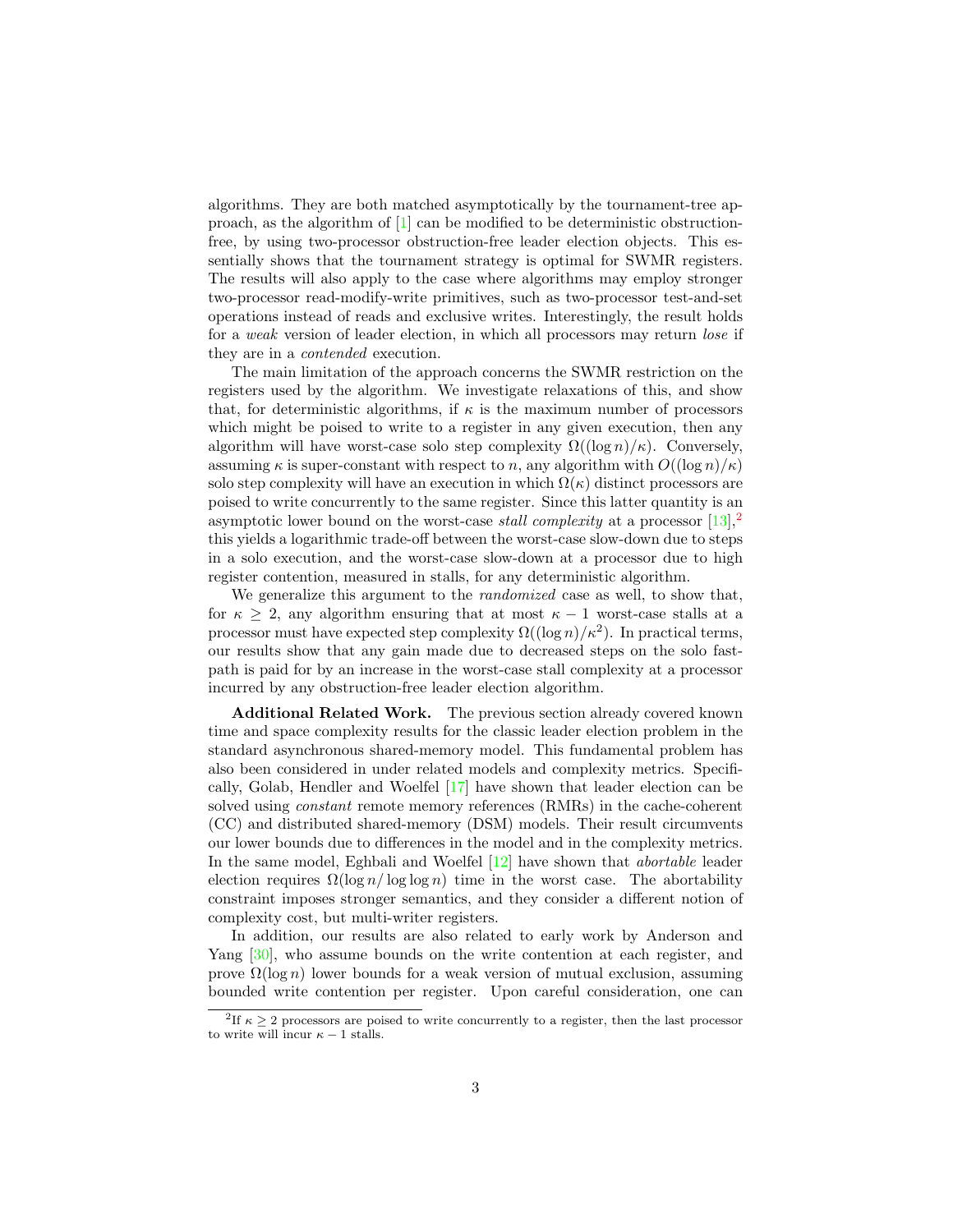obtain that their approach can be used to prove a similar logarithmic lower bound for obstruction-free leader election in the read-write model with contention constraints. However, we emphasize that their argument works only for deterministic algorithms.

Specifically, relative to this paper, our contribution is the randomized lower bound. The argument of Anderson and Yang [\[30\]](#page-20-3) does not generalize to randomized algorithms, for the same reason that the simple deterministic argument we provide as motivation does not generalize in the randomized case. Even focusing on the deterministic case, our approach is slightly different than the one of Anderson and Kim: we use covering plus a potential argument, while they use a different covering argument based on eliminating contending processors by leveraging Turan's theorem. However, their approach can provide a better dependency on contention in the bound:  $\Omega(\log n / \log \kappa)$  versus  $\Omega(\log n / \kappa)$  in our case.

We note that similar trade-offs between contention and step complexity have been studied by Dwork, Herlihy and Waarts [\[11\]](#page-18-6), and by Hendler and Shavit [\[18\]](#page-19-10), although in the context of different objects, and for slightly different notions of cost. We believe this paper is the first to approach such questions for randomized algorithms, and for leader election.

From the technical perspective, the simple deterministic argument we propose can be viewed as a covering argument [\[23,](#page-19-4) [10,](#page-18-7) [9,](#page-18-8) [24,](#page-19-5) [7\]](#page-18-9), customized for the leader-election problem, and leveraging the SWMR property. The new observation is the potential argument showing that some processor must incur  $\Omega(\log n)$  distinct steps in a solo execution. To our knowledge, the lower bound approach for randomized algorithms is new. The generalized argument for bounded concurrent-write contention implies bounds in terms of the stall *metric* of Ellen, Hendler and Shavit  $[13]$ , which has also been employed by other work on lower bounds, e.g. [\[7\]](#page-18-9). These prior approaches do not apply to leader election.

### 2 Model, Preliminaries, and Problem Statement

We assume the asynchronous shared-memory model, in which  $n$  processors may participate in an execution,  $t < n$  of which may fail by crashing. Processors are equipped with unique identifiers, which they may use during the computation. For simplicity, we will directly use the corresponding indices, e.g.  $i, j$ , to identify processors in the following, and denote the set of all processors by P. Unless otherwise stated, we assume that processors communicate via atomic read and write operations applied to a finite set of registers. The scheduling of processor steps is controlled by a strong (adaptive) adversary, which can observe the structure of the algorithm and the full state of processors, including their random coin flips, before deciding on the scheduling.

As stated, our approach assumes that the number of processors which may be poised to write to any register during the execution is deterministically bounded. Specifically, for an integer parameter  $\kappa \geq 1$ , we assume algorithms ensure  $\kappa$ -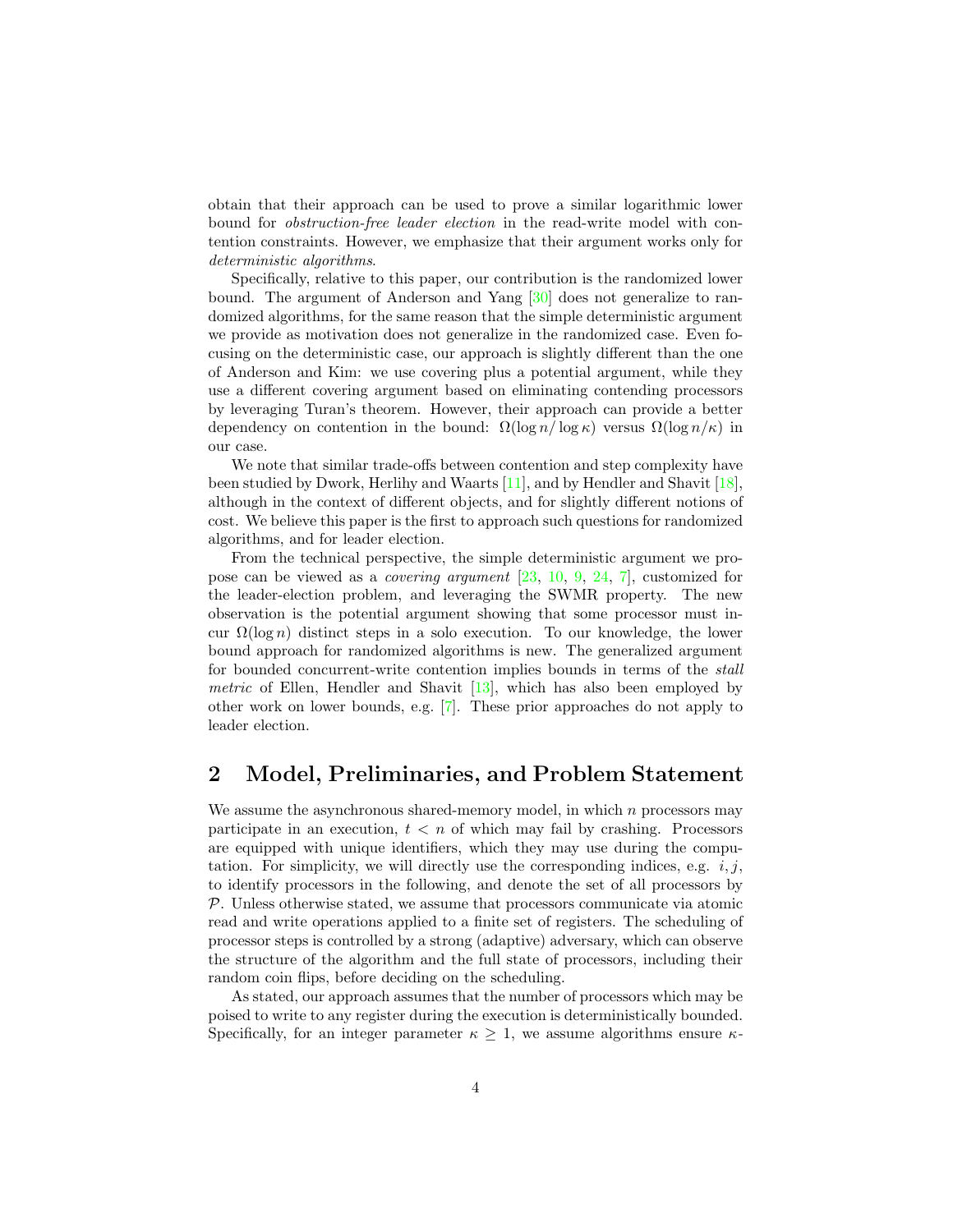concurrent write contention: in any execution of the algorithm, at most  $\kappa$  processors may be concurrently poised to write to any given register. We note that, equivalently, we could assume that the worst-case write-stall complexity of the algorithms is  $\kappa - 1$ , as having  $\kappa$  processors concurrently poised to write to a given register necessarily implies that the "last" processor scheduled to write incurs  $\kappa - 1$  stalls, one for each of the other writes.

Notice that this assumption implies a (possibly random) mapping between each register and the set of processors which write to it in every execution. For  $\kappa = 1$ , we obtain a variant of the SWMR model, in which a single processor may write to a given register in an execution. Specifically, we emphasize that we allow this mapping between registers and writers to change between executions: different processors may write to the same register, but in different executions. This is a generalization of the classic SWMR property, which usually assumes that the processor-to-registers mapping is fixed across all executions.

Without loss of generality, we will assume that algorithms follow a fixed pattern, consisting of repetitions of the following sequence: 1) a shared read operation, possibly followed by local computation, including random coin flips, and 2) a shared write operation, again possibly followed by local computation and coin flips. Note that any algorithm can be re-written following this pattern, without changing its asymptotic step complexity: if necessary, one can insert dummy read and write operations to dedicated NULL registers.

We measure complexity in terms of processor steps: each shared-memory operation is counted as a step. Total step complexity will count the total number of processor steps in an execution, while individual step complexity, which is our focus, is the number of steps that any single processor may perform during any execution.

We now introduce some basics regarding terminology and notation for the analysis, following the approach of Attiya and Ellen [\[9\]](#page-18-8). We view the algorithm as specifying the set of possible states for each processor. At any point in time, for any processor, there exists a single next step that the processor is poised to take, which may be either a shared-memory read or write step. Following the step, the processor changes state, based on its previous state, the response received from the shared step (e.g., the results of a read), and its local computation or coin flips. Deterministic protocols have the property that the processor state following a step is exclusively determined by the previous state and the result of the shared step, e.g. the value read. Randomized protocols have the property that the processor has multiple possible next steps, based on the results of local coin flips following the shared-memory step. Each of these possible next steps has a certain non-zero probability. As standard, we assume that the randomness provided to the algorithm is finite-precision, and so, the number of possible next steps at each point is *countable*.<sup>[3](#page-4-0)</sup>

A configuration C of the algorithm is completely determined by the state of each processor, and by the contents of each register. We assume that initially

<span id="page-4-0"></span><sup>3</sup>Our analysis would also work in the absence of this requirement. However, it appears to be standard, and it will simplify the presentation: it will allow us to sum, rather than integrate, over possible executions.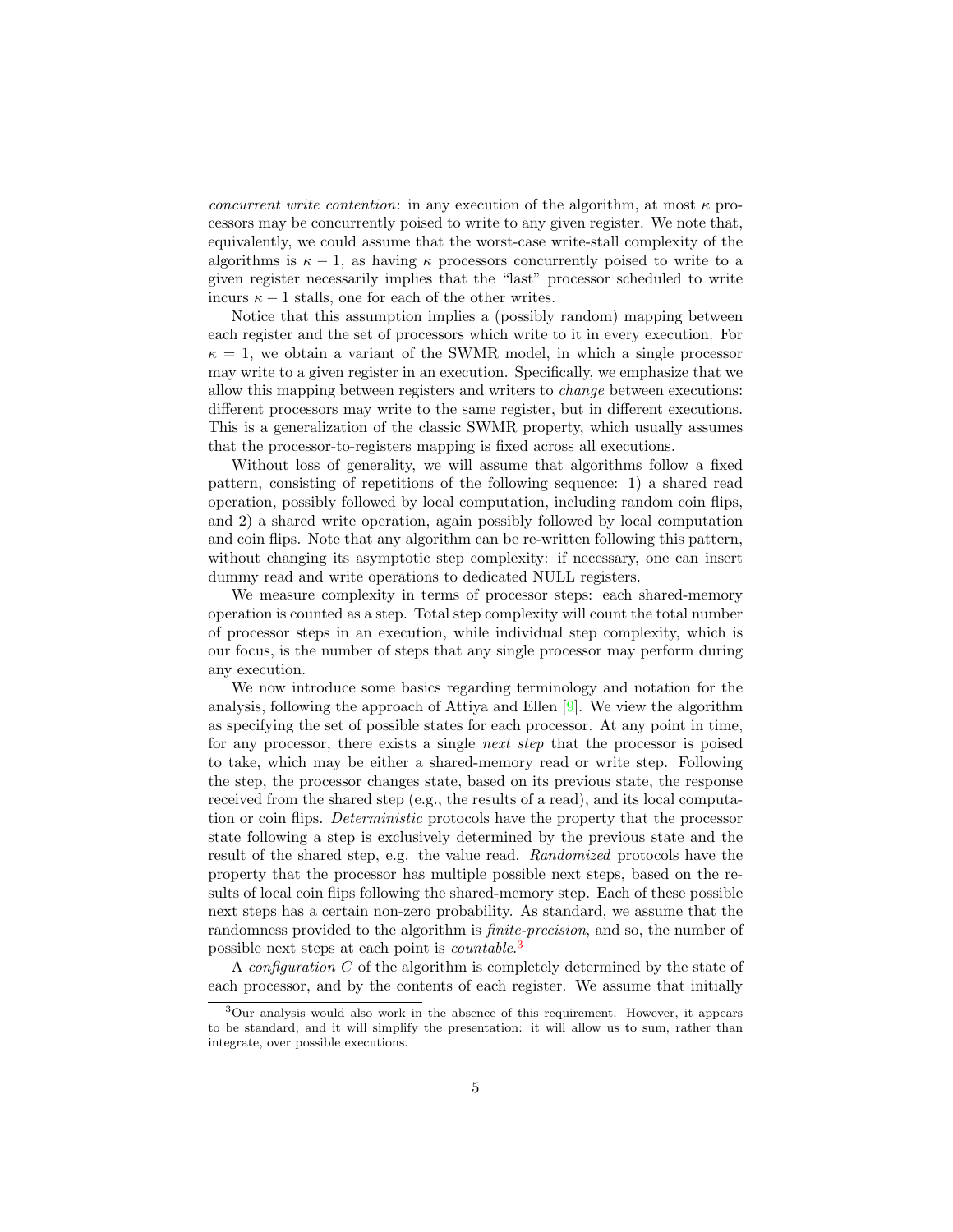all registers have some pre-determined value, and thus the initial configuration is only determined by the input state (or value) of each processor. Two configurations C and C' are said to be *indistinguishable* to processor  $p$  if  $p$  has the same state in  $C$  and  $C'$ , and all registers have the same contents in both configurations.

A processor  $p$  is said to be *poised* to perform step  $e$ , which could be a read or a write, in configuration C if  $e$  is the next step that p will perform given C. Given a valid configuration C and a valid next step  $e$  by  $p$ , we denote the configuration after e is performed by p as Ce. An execution E is simply a sequence of such valid steps by processors, starting at the initial configuration. Thus, a configuration is reachable if there exists an execution E resulting in C. In the following, we will pay particular attention to solo processor executions, that is, executions  $E$  in which only a single processor  $p$  takes steps.

Our progress requirement for algorithms will be *obstruction-freedom* [\[20\]](#page-19-11), also known as solo-termination [\[23\]](#page-19-4). Specifically, an algorithm satisfies this condition if, from any reachable configuration  $C$ , any processor  $p$  must eventually return a decision in every p-solo extension of C, i.e. in every extension  $C\alpha_p$ such that  $\alpha_p$  only consists of steps by p.

In the following, we will prove lower bounds for the following simplified variant of the leader election problem.

<span id="page-5-1"></span>Definition 1 (Weak Leader Election). In the Weak Leader Election problem, each participating processor starts with its own identifier as input, and must return either win or lose. The following must hold:

- 1. (Leader Uniqueness) In any execution, at most a single processor can return win.
- 2. (Solo Output) Any processor must return win in any execution in which it executes solo.

We note that this variant does not fully specify return values in contended executions—in particular, under this definition, all processors may technically return lose if they are certain that they are not in a solo execution—and does not require linearizability [\[21\]](#page-19-12), so it is weaker than test-and-set. Our results will apply to this weaker problem variant.

### 3 Lower Bound for Deterministic Algorithms

As a warm-up result, we provide a simple logarithmic lower bound for the solo step complexity of leader election with SWMR registers. Specifically, the rest of this section is dedicated to proving the following statement:

<span id="page-5-0"></span>Theorem 3.1. Any deterministic leader election protocol in asynchronous sharedmemory with SWMR registers has  $\Omega(\log n)$  worst-case solo step complexity.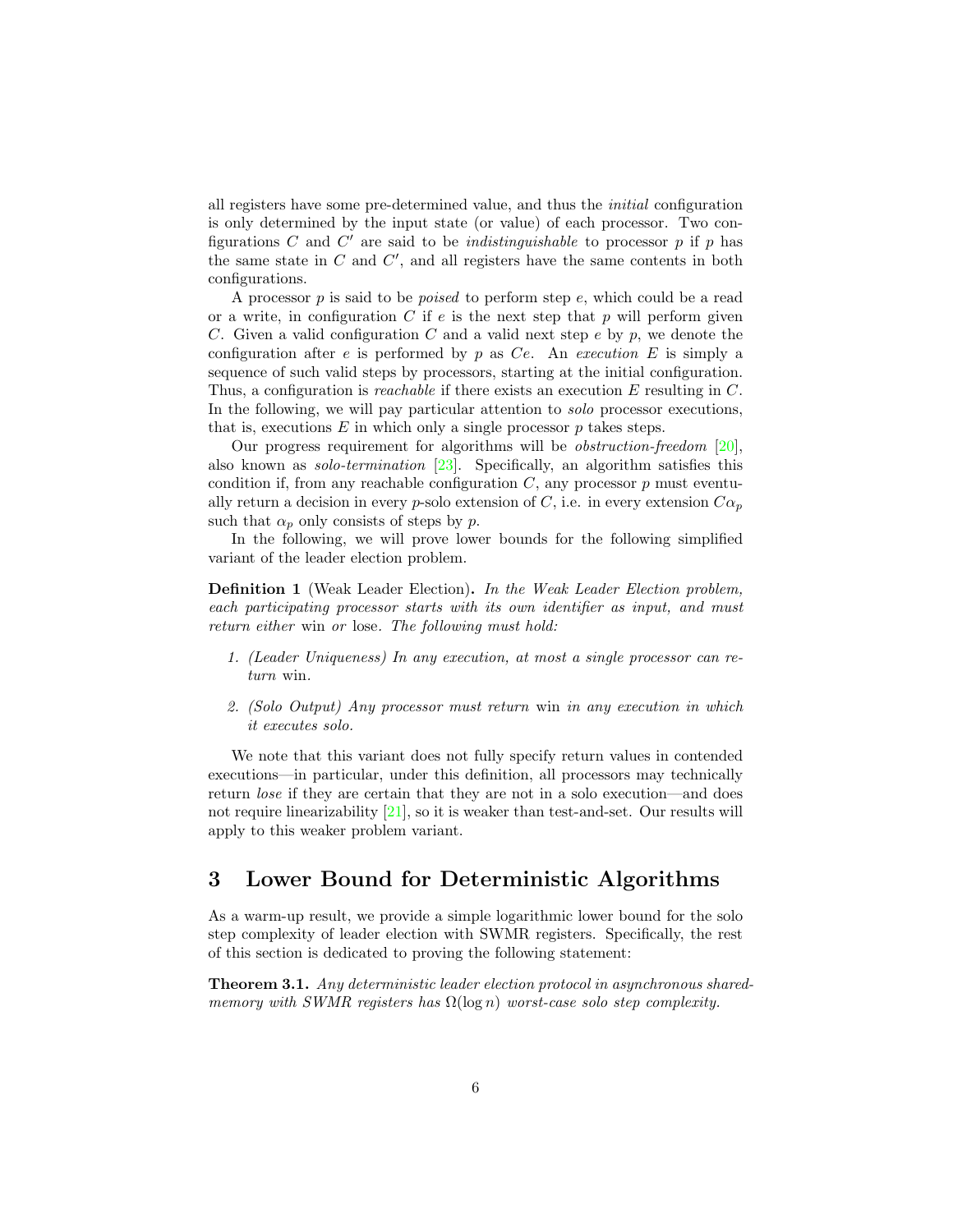#### 3.1 Adversarial Strategy

We will specify the lower bound algorithmically, as an iterative procedure that the adversary can follow to create a worst-case execution. More precisely, the adversarial strategy will proceed in steps  $t \in \{0, 1, \ldots, n-1\}$  and will maintain two sets of processors at each step, the *available set*  $V_t$  and the *frozen set*  $\mathcal{F}_t$ . In addition, we maintain a prefix of the worst-case execution, which we denote by  $E_t$ .

Initially, all processors are in initial state, and placed in the pool of available processors  $V_0$ , while the set of frozen processors  $\mathcal{F}_0$  is empty, and the worst-case execution  $E_0$  is empty as well. In addition, we will associate a *blame counter*  $\beta_t(i)$  to each available processor i, initially 0. Intuitively, this represents the number of processors that were placed in the frozen set because of i.

In each step  $t \geq 0$ , we first identify the processor j whose blame count  $\beta_t(j)$ is minimal among processors from the available set  $\mathcal{V}_t$ , breaking ties arbitrarily. We then execute the sequence of solo steps  $\alpha_j$  of processor j, until we first encounter a *write step*  $w_j$  of j to some register  $r_j$  which is *read by some available* processor  $k \in V_t$  in its solo execution. Note that the step  $w_j$  itself is not added to the execution prefix  $E_t$ . Below, in Lemma [3.3,](#page-7-0) we will show that such a write step by j must necessarily exist: otherwise, we could run j until it returns  $win$ , without this fact being visible to any other processor in the available set.

Having identified this first write step  $w_i$  by j, we "freeze" processor j exactly before  $w_j$ , and place it in the frozen set at the next step,  $\mathcal{F}_{t+1}$ , removing it from  $V_{t+1}$ . We then update the worst-case execution prefix to  $E_{t+1} = E_t \alpha_j$ . Finally, we increment the blame count by 1 for every processor  $k \in \mathcal{V}_{t+1}$  with the property that k reads from  $r_i$  in its solo execution. At this point, step t is complete, and we can move on to step  $t + 1$ . The process stops when there are no more available processors.

#### 3.2 Analysis

We begin by noting the following invariants, maintained by the adversarial strategy:

<span id="page-6-0"></span>**Lemma 3.2.** At the beginning of each step  $t$ , the adversarial strategy enforces the following:

- 1. All available processors  $i \in V_t$  are in their initial state;
- 2. The contents of all registers read by processors in  $\mathcal{V}_t$  during their respective solo executions are the same as in the initial configuration.

Proof. Both claims follow by the structure of the construction. The first claim follows since the only processor which executes in any step  $t \geq 0$  is eliminated from  $V_t$ . The second claim follows since, at every step  $t \geq 0$ , we freeze the corresponding processor j before it writes to any register read by any of the remaining processors in  $\mathcal{V}_{t+1}$ .  $\Box$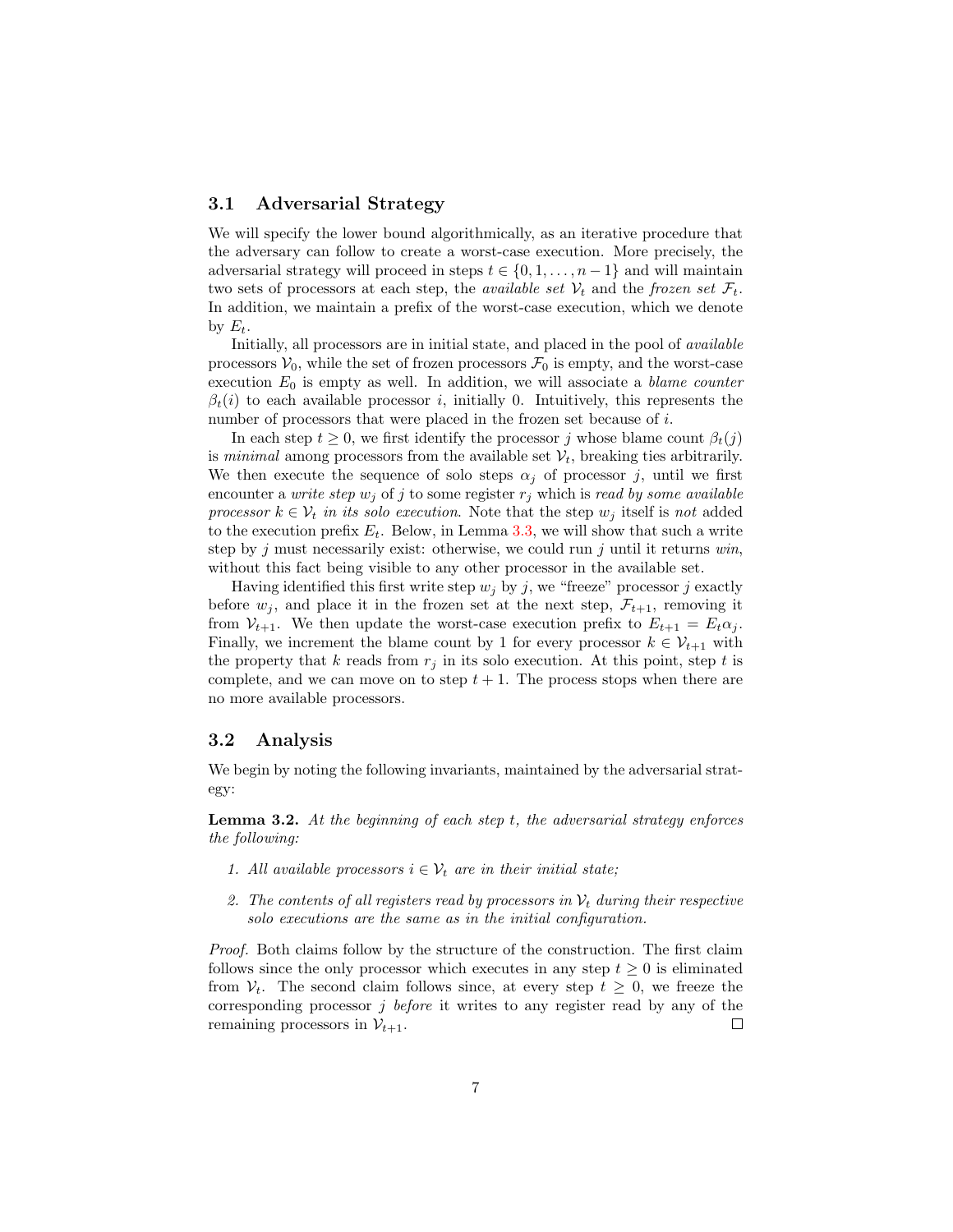Notice that this result practically ensures that the execution prefix generated up to every step  $t$  is indistinguishable from the initial configuration for processors in the available set  $V_t$ . Next, we show that the strategy is well-defined, in the sense that the step processor  $w_j$  specified above must exist at each iteration of the strategy.

<span id="page-7-0"></span>**Lemma 3.3.** Fix a step t and let  $j$  be the chosen processor of minimal blame count  $\beta_t(j)$ . Then there must exist a step w<sub>i</sub> in the solo execution of j which writes to some register  $r_i$  which is read by some available processor  $k \in V_t$ .

Proof. We will begin by proving a slightly stronger statement, that is, for any processor  $k \in \mathcal{V}_t$ , there must exist a register  $r_j^k$  which is written by j in its solo execution and read by k in its solo execution. We will then choose  $r_j$  to be the *first* such register written to by j in its solo execution, and  $w<sub>j</sub>$  to be the corresponding write step.

Assume for contradiction that there exists a processor  $k \in \mathcal{V}_t$ ,  $k \neq j$ which does not read from any registers written to by  $j$  in its solo execution. By [Lemma 3.2,](#page-6-0) the current execution is indistinguishable from a solo execution for j. Thus, if j runs solo from the prefix  $E_t$  until completion, j must return win. However, if k runs solo after j returns, k also must return win, since it does not read from any register which  $j$  wrote to, and therefore, by [Lemma 3.2,](#page-6-0) it observes a solo execution as well. This contradicts the leader uniqueness property in the resulting execution.

We have therefore established that *every* other processor  $k \in V_t$  must eventually read from a register  $r_j^k$  written to by j in its solo execution. (Notice that these registers need not be distinct with respect to processors.) Let  $w_j^k$  be the step where j first writes to  $r_j^k$  during its solo execution. To ensure the requirements of the adversarial strategy, it suffices to pick  $w_j$  to be the *first* such step  $w_j^k$ , in temporal order, in j's solo execution.  $\Box$ 

We now return to the proof, and focus on the blame counts of available processors at any fixed step  $t \geq 0$ ,  $(\beta_t(i))_{i \in \mathcal{V}_t}$ . Define the potential  $\Gamma_t$  to be  $\sum_{i\in\mathcal{V}_t} 2^{\beta_t(i)}$  at time t.

Since  $i \in \mathcal{V}_t$  and  $\beta_0(i) = 0$ , for all processors i, we have that  $\Gamma_0 = n$ . Next, we show that, due to the way in which we choose the next processor to be executed, we can always lower bound this potential by n.

<span id="page-7-1"></span>**Lemma 3.4.** For any step  $t \geq 0$ , we have  $\Gamma_t \geq n$ .

Proof. We will proceed by induction. The base step is outlined above. Fix therefore a step  $0 \leq t < n-1$  such that  $\Gamma_t \geq n$ .

Again, let  $j \in V_t$  be the processor we freeze at step t. For each  $i \in V_t \setminus \{j\},\$ let  $g_i$  be the weight by which we incremented the blame count of processor i in this step. By [Lemma 3.3.](#page-7-0) we have that there exist  $i \in \mathcal{V}_t \setminus \{j\}$  such that  $g_i = 1$ . Further, since we chose to execute the processor  $j$  with minimal blame count, we have that  $\beta_t(j) \leq \beta_t(i)$ . Let us now analyze the difference

$$
\Gamma_{t+1} - \Gamma_t = 2^{\beta_t(i) + g_i} - 2^{\beta_t(i)} - 2^{\beta_t(j)} = 2^{\beta_t(i)} - 2^{\beta_t(j)} \ge 0.
$$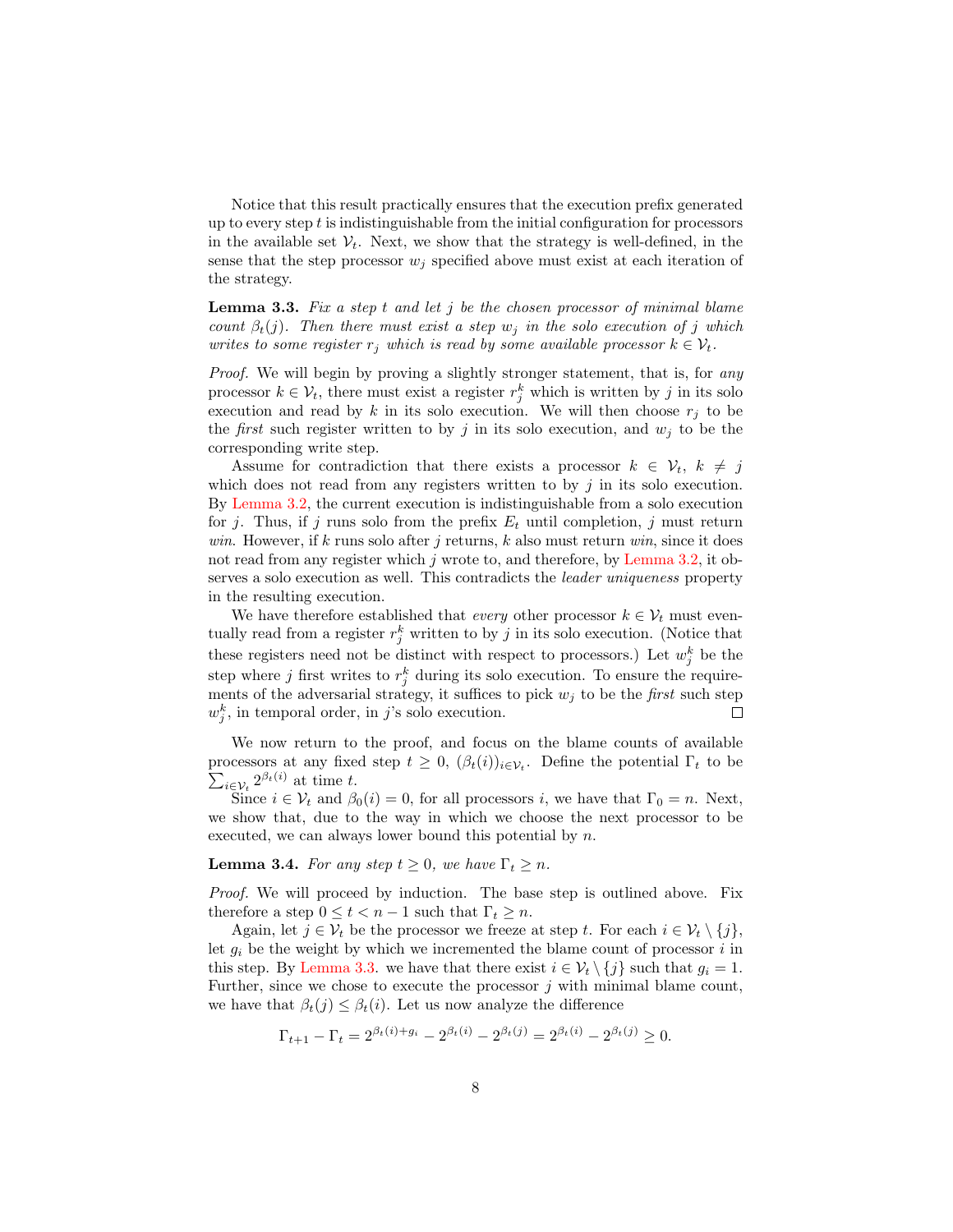Hence,  $\Gamma_{t+1} \geq \Gamma_t \geq n$ , as required.

To complete the proof of [Theorem 3.1,](#page-5-0) let  $\ell$  be the last remaining non-frozen processor before the process completes, i.e.  $\mathcal{V}_{n-1} = \{ \ell \}$ . By Lemma [3.4,](#page-7-1) we have that  $\Gamma_{n-1} = 2^{\beta_{n-1}(\ell)} \geq n$ , which implies that  $\beta_{n-1}(\ell) \geq \log_2 n$ . Further, notice that processor  $\ell$  must have performed at least  $\beta_{n-1}(\ell)$  distinct read operations: for every increment of  $\beta_{n-1}(\ell)$ , there must exist a unique processor *i* which wrote to some register  $r_t^i$  from which  $\ell$  reads in its solo execution. Since we are assuming SWMR registers, the reads performed by  $\ell$  must be also unique. Hence, processor  $\ell$  performs  $\log_2 n$  steps in a solo execution, implying an  $\Omega(\log n)$ solo step complexity lower bound for the algorithm. This strongly suggests that the tournament-tree approach is optimal for SWMR registers.

#### 3.3 Discussion

Bounded Concurrent-Write Contention and Stalls. Second, it is interesting to observe what happens to the above argument in the case of multiwriter registers. Let  $\kappa \geq 1$  be the bound on the concurrent-write contention over any single register, in any execution, that is, on the maximum number of processors which may be concurrently poised to write to a register. Notice that the overall construction and the blaming mechanism would still work. Therefore, the potential lower bound still holds, but in the proof of the last step, the different steps taken by the last processor  $\ell$  do not necessarily need to be distinct. Specifically, we note that a single read step by  $\ell$  may be counted at most  $\kappa$  times, once for each different processor which may be frozen upon its write to the corresponding register. The lower bound is therefore weakened linearly in κ.

Corollary 3.4.1. Any deterministic leader election protocol in asynchronous shared-memory where at most  $\kappa > 1$  may be poised to write to a register concurrently has worst-case solo step complexity  $(\log n)/\kappa$ . Moreover, if the lower bound construction above implies  $(\log n)/\kappa$  worst-case step complexity for a processor, then there must exist an execution in which the concurrent-write contention on some register is κ.

Recall that, when interpreted in the stall model of [\[13\]](#page-19-8), having  $\kappa \geq 2$  processors poised to write to a register at the same time implies *(write-)stall complexity*  $\kappa - 1$  for one of the processors. Thus, this last result implies a logarithmic multiplicative trade-off between the worst-case step complexity of a protocol and its worst-case stall complexity.

Stronger Primitives. Third, we note that this approach can also be extended to deterministic algorithms employing SWMR registers supporting read, and write, and additionally 2-processor test-and-set objects. We can then apply the same freezing strategy, and note that an access to a test-and-set object can only lead to freezing a processor and incrementing the blame counter of another processor just once (otherwise there is a combined execution with more than 2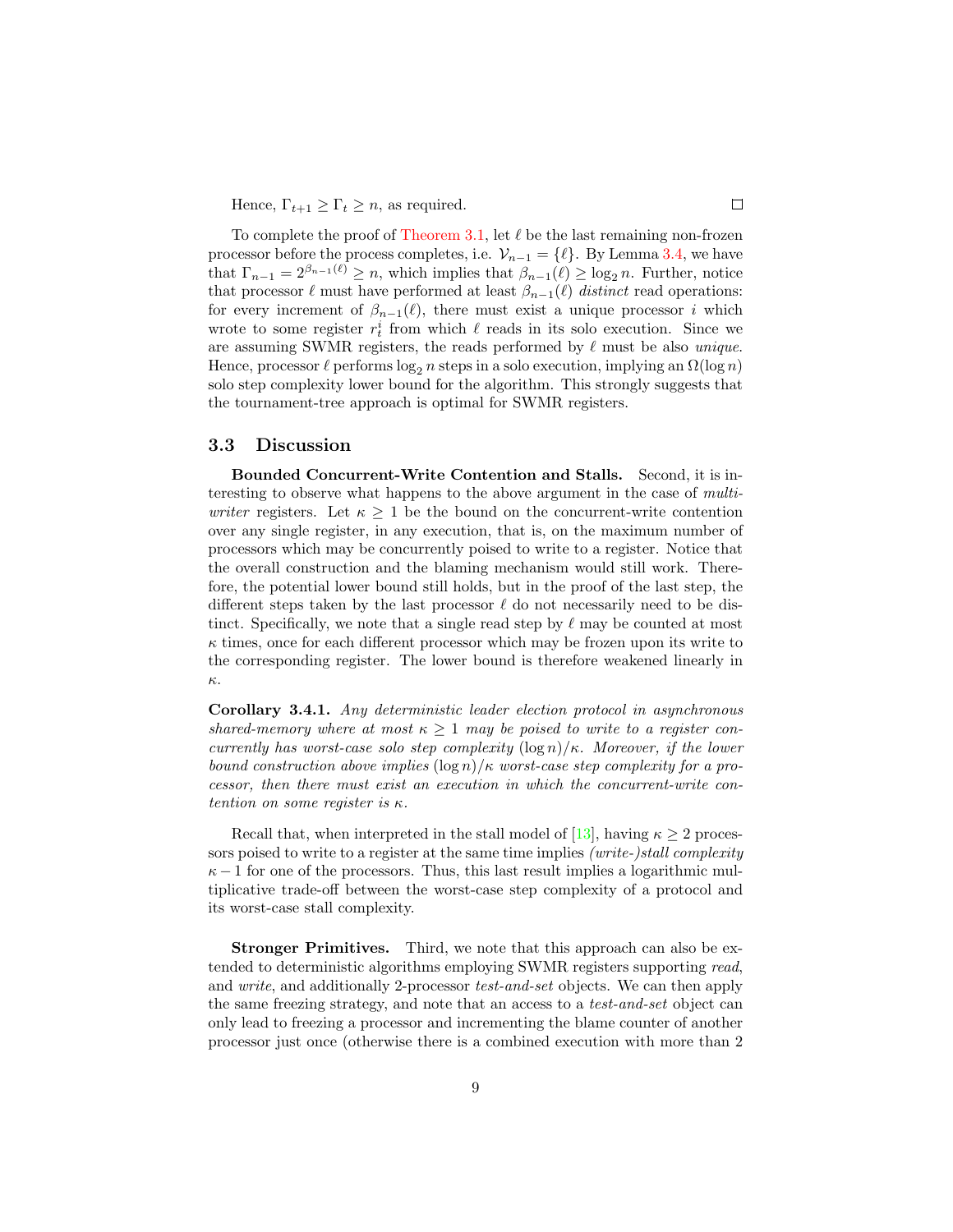processors accessing it). Hence, we still obtain a lower bound of  $\log n$  solo step complexity, i.e. that the tournament tree is the optimal strategy.

### 4 Lower Bound for Randomized Algorithms

We now shift gears and present our main result, which is a logarithmic expectedtime lower bound for randomized obstruction-free algorithms. Our approach in this case will be different, as we are unable to build an explicit worst-case adversarial strategy. Instead, we will argue about the expected length of executions by bounding the expected number of reads over distinct registers required for algorithms to be correct. In turn, this will require a careful analysis of the probability distribution over solo executions of a specific well-chosen structure.

We first focus on the SWMR case, and cover it exclusively in Sections [4.1](#page-9-0) to [4.3.](#page-13-0) We will then provide a generalization to MWMR registers under bounded concurrency in Section [4.4.](#page-13-1)

#### <span id="page-9-0"></span>4.1 Preliminaries

Fix a processor  $p \in \mathcal{P}$ . For each p, we define the set  $S(p)$  as the set of all possible solo executions of  $p$ , and will focus on understanding the probability distribution over reads and writes for executions in  $S(p)$ . By the solo output property of the algorithm (Definition [1\)](#page-5-1), all these executions have to be finite in length. For any possible solo execution e of processor  $p \in \mathcal{P}$ , Pr[e] will be used to denote the probability that if we let run  $p$  run solo, it will execute  $e$  and return. In particular,  $\sum_{e \in S(p)} Pr[e] = 1$ .

Let  $R$  denote the set of all registers which could be used by the algorithm over all solo executions by some processor. Since the randomness provided to the algorithm is finite-precision, the number of possible next steps in every configuration is countable and by the spiral argument,  $R$  must be countable as well<sup>[4](#page-9-1)</sup>. Fix a register  $r \in \mathcal{R}$ ; by definition, r is read or written by some processor during some solo execution. Let  $\mathcal{A}(r)$  be a set of all solo executions which read from a register  $r$ :

$$
\mathcal{A}(r) = \Big\{ e \big| \exists p \in \mathcal{P} [e \in S(p) \land \text{read}(r) \in e] \Big\}.
$$

We define the *read potential*  $\rho(r)$  to roughly count the sum of probabilities that a register is read from during solo executions by any processor. Formally,

$$
\rho(r) = \sum_{e \in \mathcal{A}(r)} \Pr[e] = \sum_{p \in \mathcal{P}} \sum_{e_p \in S(p) \cap \mathcal{A}(r)} \Pr[e_p].
$$

Analogously, let  $\mathcal{B}(r)$  be a set of all solo executions which write to a register r:

$$
\mathcal{B}(r) = \Big\{ e \big| \exists p \in \mathcal{P}[e \in S(p) \land \text{write}(r) \in e] \Big\}.
$$

<span id="page-9-1"></span><sup>&</sup>lt;sup>4</sup>Our argument works even when R isn't countable, but this simplifies notation, e.g. discrete sums.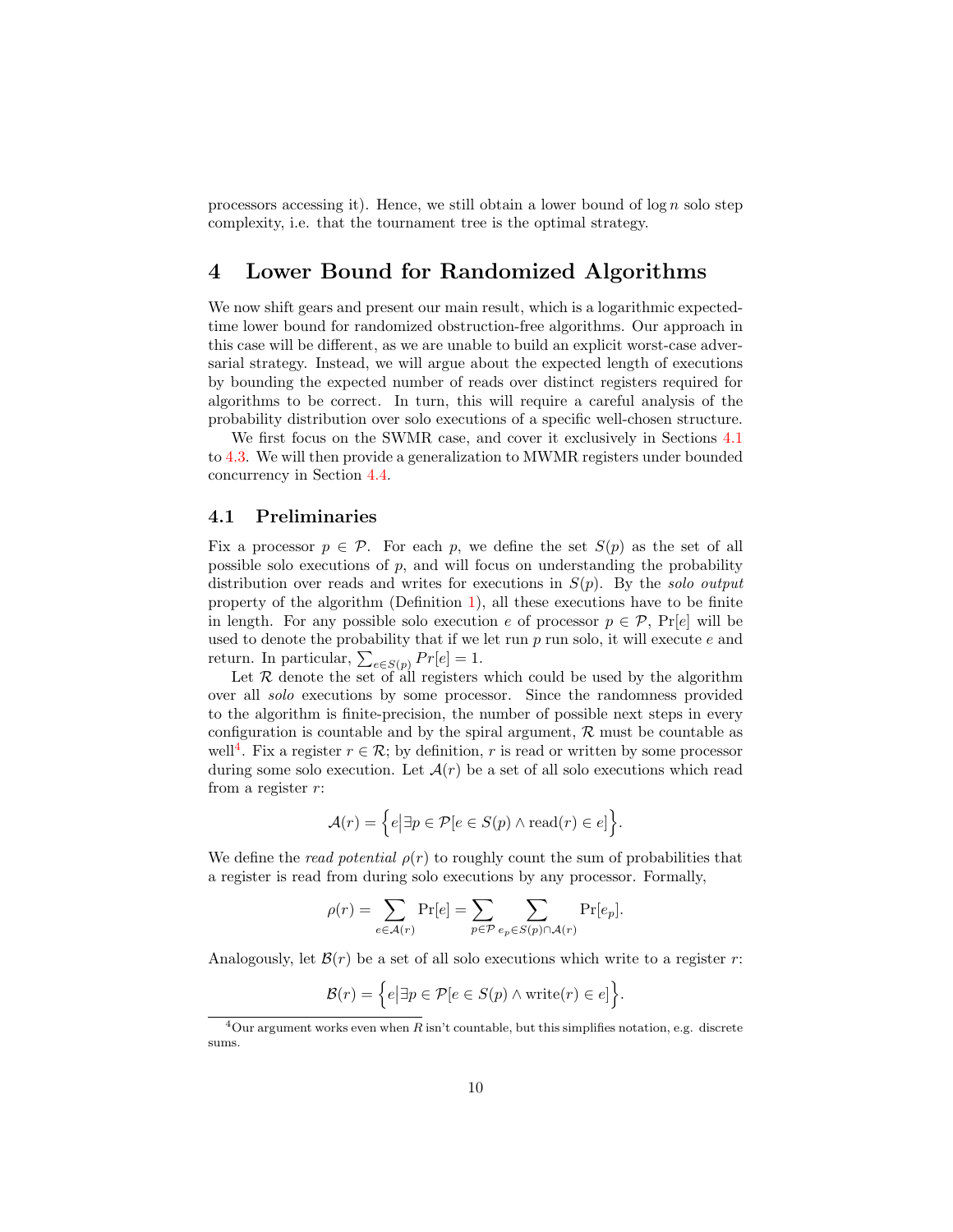We define the *write potential* of a register  $r$  as

$$
\gamma(r) = \sum_{e \in \mathcal{B}(r)} \Pr[e] = \sum_{p \in \mathcal{P}} \sum_{e_p \in S(p) \cap \mathcal{B}(r)} \Pr[e_p].
$$

For the simplicity we assume that for any  $r \in \mathcal{R}$ ,  $\gamma(r) > 0$  (or alternatively  $\mathcal{B}(r) \neq \emptyset$ . Otherwise, the reads from r do not change the outcome of the solo executions, and we can assume that they do not use r.

Further, for any given solo execution  $e \in S(p)$  of processor p, we define the trace of e,  $TR(e)$ , as the sequence of registers written by p during e, in the order in which they were written, but omitting duplicate registers. For instance, if in execution e processor p wrote to  $u_1$ , then  $u_2$  followed by  $u_1$  again and finally  $u_3$ , the trace would be  $u_1, u_2, u_3$  (notice that registers are sorted by the order they are written to for the first time in e). Also, for each register  $r \in \mathcal{R}$  and solo execution  $e \in \mathcal{B}(r)$ , let  $\xi_r(e)$  be the index of register r in the trace of e. That is, if  $\mathcal{TR}(e) = u_1^e, u_2^e, \dots, u_{|\mathcal{TR}(e)|}^e$ , then  $r = u_{\xi_r(e)}^e$ .

Our lower bound relies heavily on double-counting techniques. To familiarize the reader with notation and provide some intuition, we isolate and prove the following simple properties of traces. We fix an execution  $e$ , and the corresponding notation, as defined above.

### <span id="page-10-0"></span>**Lemma 4.1.** Given the above notation, we have that  $\sum_{r \in \mathcal{TR}(e)} \rho(r) \geq n - 1$ .

*Proof.* Fix a processor  $p \in \mathcal{P}$ . Recall that every processor  $q \in P \setminus \{p\}$  has to read from some register which  $p$  writes to in its solo execution  $e$ . Otherwise, there is an interleaving of  $p$ 's solo execution  $e$ , followed by  $q$ 's execution, which neither  $p$  nor  $q$  can distinguish from their respective solo executions. Therefore, in this interleaved execution,  $p$  and  $q$  will both return  $win$ , which leads to a contradiction.

This means that, for every solo execution  $e_q \in S(q)$ , there exists a register  $r \in \mathcal{TR}(e)$ , such that  $read(r) \in e_q$  and hence:

$$
\sum_{r \in \mathcal{TR}(e)} \rho(r) \ge \sum_{r \in \mathcal{TR}(e)} \sum_{q \in P \setminus \{p\}} \sum_{e_q \in S(q) \cap \mathcal{A}(r)} \Pr[e_q] \ge \sum_{q \in P \setminus \{p\}} \sum_{e_q \in S(q)} \Pr[e_q] = n-1.
$$

Before proving the next lemma, we provide an intuition from the deterministic setting. For each processor p, assume that there exists  $e_p \in S(p)$  such that  $\Pr[e_p] = 1$  and consider the sum  $\sum_{p \in \mathcal{P}} \sum_{r \in \mathcal{TR}(e_p)} \frac{\rho(r)}{\gamma(r)}$  $\frac{\rho(r)}{\gamma(r)}$ . For each register r, we know that  $\frac{\rho(r)}{\gamma(r)}$  appears  $\left| \{ p | r \in \mathcal{TR}(e_p) \} \right| = \left| \{ p | \text{write}(r) \in e_p \} \right| = \gamma(r)$  times in this summation. Hence,  $\sum_{p \in \mathcal{P}} \sum_{r \in \mathcal{TR}(e_p)} \frac{\rho(r)}{\gamma(r)} = \sum_{r \in \mathcal{R}} \frac{\rho(r)}{\gamma(r)}$  $\frac{\rho(r)}{\gamma(r)}\gamma(r)=\sum_{r\in\mathcal{R}}\rho(r).$ 

<span id="page-10-1"></span>Lemma 4.2.

$$
\sum_{p \in \mathcal{P}} \sum_{e \in S(p)} \Pr[e] \sum_{r \in \mathcal{TR}(e)} \frac{\rho(r)}{\gamma(r)} = \rho(r). \tag{1}
$$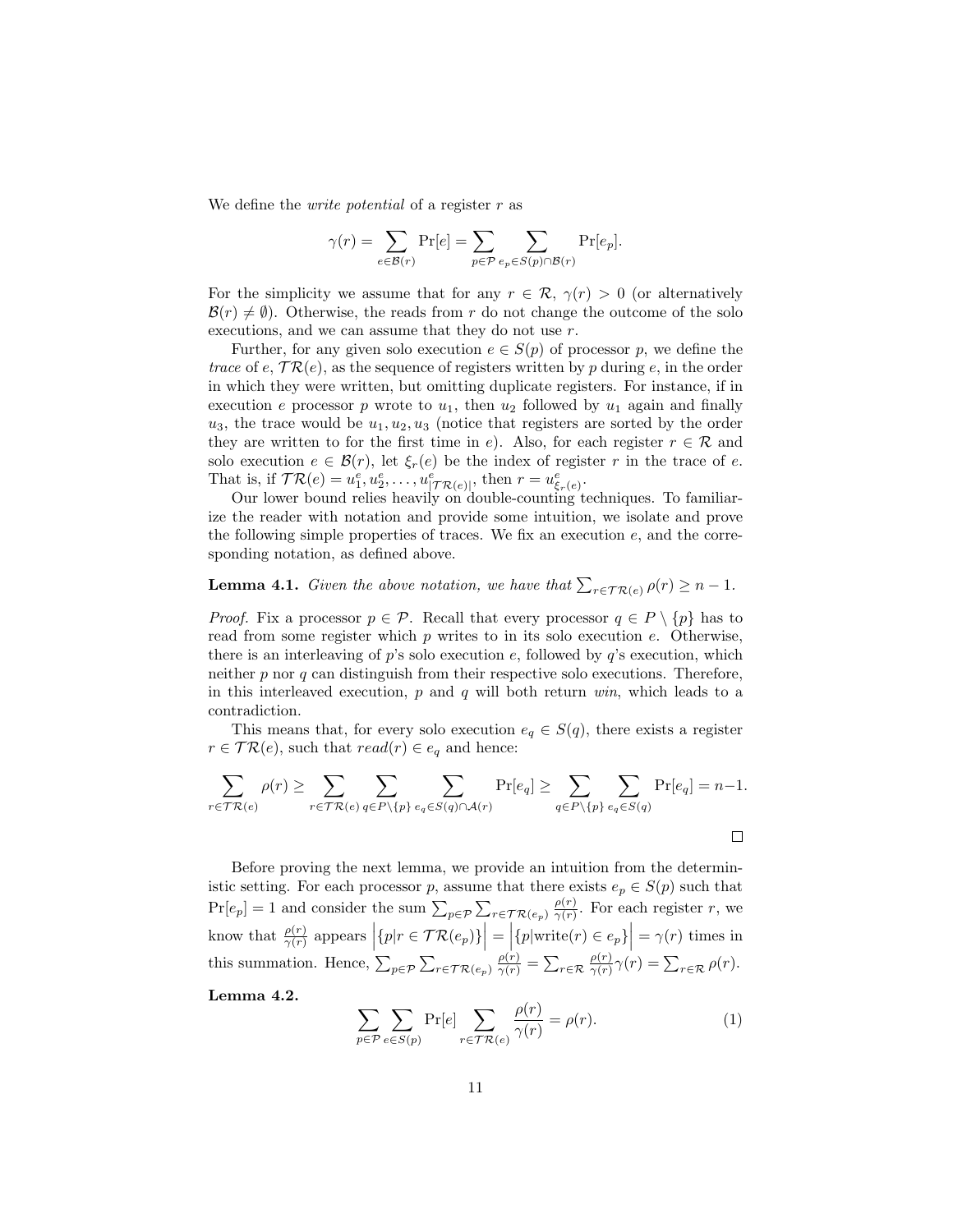Proof. We have that

$$
\sum_{p \in \mathcal{P}} \sum_{e \in S(p)} \Pr[e] \sum_{r \in \mathcal{TR}(e)} \frac{\rho(r)}{\gamma(r)} = \sum_{p \in \mathcal{P}} \sum_{e \in S(p)} \Pr[e] \sum_{r \in \mathcal{R}} \frac{\rho(r)}{\gamma(r)} 1_{r \in \mathcal{TR}(e)}
$$

$$
= \sum_{r \in \mathcal{R}} \frac{\rho(r)}{\gamma(r)} \sum_{p \in \mathcal{P}} \sum_{e \in S(p)} \Pr[e] 1_{r \in \mathcal{TR}(e)}
$$

$$
= \sum_{r \in \mathcal{R}} \frac{\rho(r)}{\gamma(r)} \sum_{p \in \mathcal{P}} \sum_{e \in S(p)} \Pr[e] 1_{\text{write}(r) \in e}
$$

$$
= \sum_{r \in \mathcal{R}} \frac{\rho(r)}{\gamma(r)} \sum_{e \in \mathcal{B}(r)} \Pr[e] = \sum_{r \in \mathcal{R}} \frac{\rho(r)}{\gamma(r)} \gamma(r) = \sum_{r \in \mathcal{R}} \rho(r).
$$

Where in the second equality we simply rearranged the terms.

Finally, we will need the following useful property.

<span id="page-11-0"></span>**Lemma 4.3.** For any sequence of positive real numbers  $x_1, x_2, ...x_m$ , we have that

$$
\sum_{i=1}^{m} \frac{x_i}{1 + \sum_{j=1}^{i-1} x_j} \ge \ln\left(1 + \sum_{i=1}^{m} x_i\right).
$$

*Proof.* Notice that for any  $i \geq 1$ :

$$
\frac{x_i}{1 + \sum_{j=1}^{i-1} x_j} = \int_{1 + \sum_{j=1}^{i-1} x_j}^{1 + \sum_{j=1}^{i} x_j} \frac{1}{1 + \sum_{j=1}^{i-1} x_j} dx \ge \int_{1 + \sum_{j=1}^{i-1} x_j}^{1 + \sum_{j=1}^{i} x_j} \frac{1}{x} dx.
$$

Hence:

$$
\sum_{i=1}^{m} \frac{x_i}{1 + \sum_{j=1}^{i-1} x_j} \ge \sum_{i=1}^{m} \int_{1 + \sum_{j=1}^{i-1} x_j}^{1 + \sum_{j=1}^{i} x_j} \frac{1}{x} dx = \int_{1}^{1 + \sum_{j=1}^{m} x_j} \frac{1}{x} dx
$$

$$
= \ln \left( 1 + \sum_{j=1}^{m} x_j \right).
$$

 $\Box$ 

 $\Box$ 

### 4.2 The "Carefully-Normalized" Read Potential Lemma

Our lower bound is based on the following key lemma, which intuitively provides a lower bound over the sum of the read potentials of registers written to in a solo execution  $e$  by processor  $p$ . Importantly, the read potentials are carefully normalized by, roughly, the probability that these registers are written to by other processors in some other executions.

<span id="page-11-1"></span>**Lemma 4.4.** Let  $e \in S(p)$  be a solo execution of processor p, and  $TR(e)$  be its trace.

Then,  $\sum_{r \in \mathcal{T} \mathcal{R}(e)} \frac{\rho(r)}{1 + \sum_{q \in P \setminus \{p\}} \sum_{e_q \in S(q) \cap \mathcal{B}(r)} \Pr[e_q]} \geq \ln n.$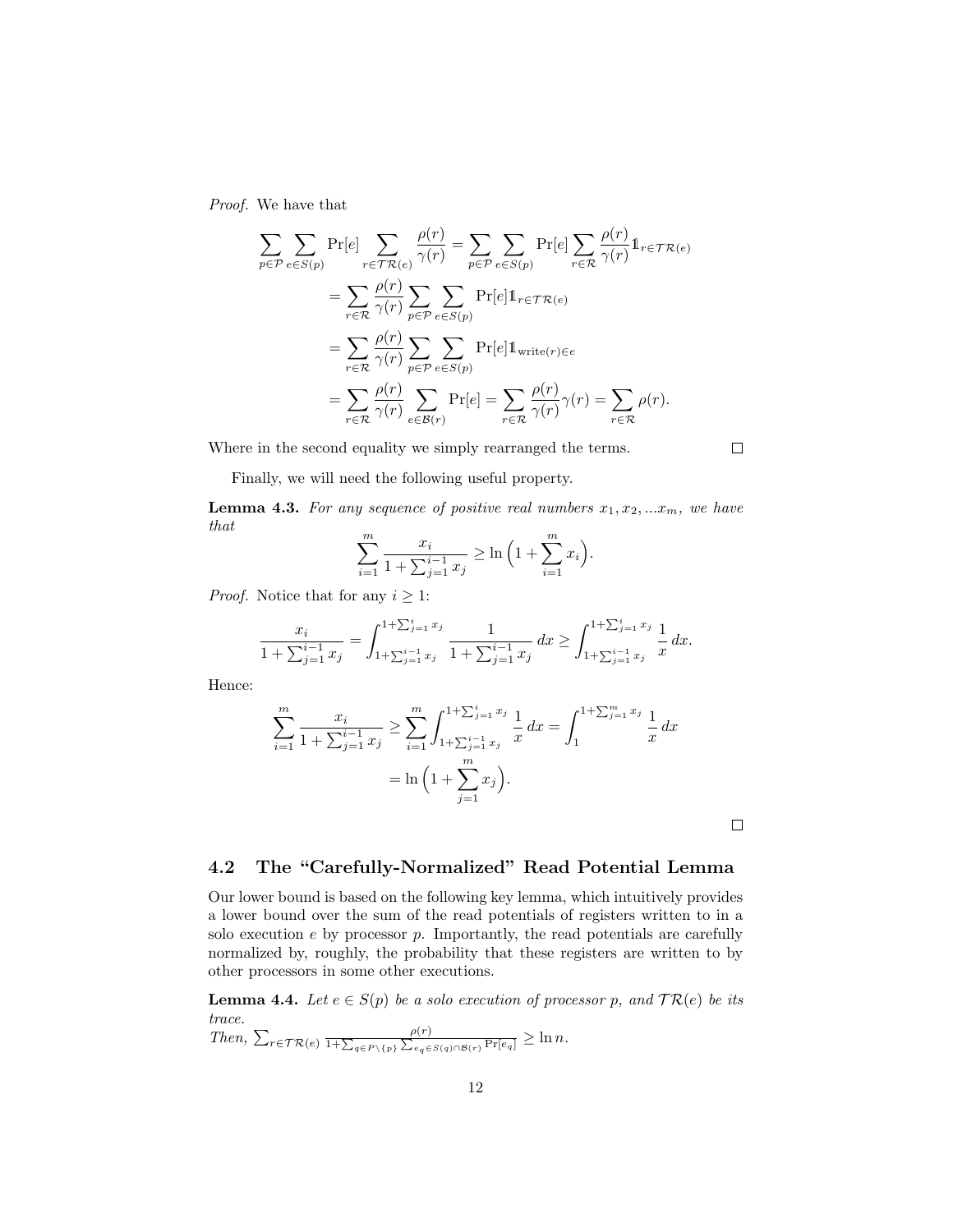The rest of this sub-section will be dedicated to proving this lemma. Specifically, we prove the following two claims in the context of the theorem, i.e. for a fixed solo execution e of processor p. We expand  $TR(e)$  as  $u_1^e, u_2^e, \ldots, u_{|TR(e)|}^e$ .

<span id="page-12-0"></span>Claim 1.  $\sum_{i=1}^{|\mathcal{T}\mathcal{R}(e)|}$  $\rho(u_i^e)$  $\frac{\rho(u_i)}{1+\sum_{j=1}^{i-1}\rho(u_j^e)} \geq \ln n.$ 

*Proof.* Applying [Lemma 4.3](#page-11-0) to positive real numbers  $\rho(u_1^e), \rho(u_2^e), \ldots, \rho(u_{|\mathcal{T}R(e)|}^e),$ we get:

$$
\sum_{i=1}^{|\mathcal{T}\mathcal{R}(e)|} \frac{\rho(u_i^e)}{1 + \sum_{j=1}^{i-1} \rho(u_j^e)} \geq \ln\left(1 + \sum_{j=1}^{|\mathcal{T}\mathcal{R}(e)|} \rho(u_j^e)\right).
$$

By [Lemma 4.1,](#page-10-0)  $\sum_{j=1}^{|\mathcal{T}\mathcal{R}(e)|} \rho(u_j^e) \geq n-1$ , completing the proof.

Next, we prove the following extension:

<span id="page-12-1"></span>Claim 2. Under the above notation, we have

$$
\sum_{j=1}^{i-1} \rho(u_j^e) \ge \sum_{q \in P \backslash \{p\}} \sum_{e_q \in S(q) \cap \mathcal{B}(u_i^e)} \Pr[e_q].
$$

*Proof.* Let us substitute the definition of  $\rho$ . We want to prove that:

$$
\sum_{j=1}^{i-1}\sum_{q\in\mathcal{P}}\sum_{e_q\in S(q)\cap\mathcal{A}(u_j^e)}\Pr[e_q]\geq\sum_{q\in P\backslash\{p\}}\sum_{e_q\in S(q)\cap\mathcal{B}(u_i^e)}\Pr[e_q].
$$

Both the left and right-hand sides of this expression contain the sum of probabilities of certain solo executions. On the right hand side, (the probability of) any execution  $e_q$  of processor  $q \in P \setminus \{p\}$  can appear at most once. This is not necessarily true for the left hand side due to the outer summation. Therefore, we only need to show that for any  $e_q$  whose probability  $Pr[e_q]$  is included in the summation on the right hand side,  $Pr[e_q]$  is also included in the summation on the left hand side—in other words, there exists  $1 \leq j \leq i - 1$ , such that read $(u_j^e) \in e_q$ .

We prove this fact by contradiction. Suppose processor  $q \in P \setminus \{p\}$  has a solo execution  $e_q \in S(q)$  such that register  $u_i^e$  is written to during  $e_q$ , but no register among  $u_1^e, \ldots u_{i-1}^e$  are read (which are all registers written prior to  $u_i^e$  in p's solo execution e). Now consider a combined execution of p and q, which consists of  $p$  running as in  $e$  until it becomes poised to write register  $u_i^e$ —crucially, please note that so far  $p$  has actually executed solo. From this point, we consider processor q executing identically as it runs solo in execution  $e_q$ . This is possible because the only registers written to so far the system are  $u_1^e, \ldots, u_{i-1}^e$ , which q does not read in  $e_q$ . As a result, q will write to register  $u_i^e$ , after which we can immediately allow  $p$  to also write to  $u_i^e$ . This implies that two processors write to the same register during the same execution, and contradicting the SWMR property.  $\Box$ 

Then, [Lemma 4.4](#page-11-1) follows by combining [Claim 1,](#page-12-0) [Claim 2](#page-12-1) and the definition of trace.

 $\Box$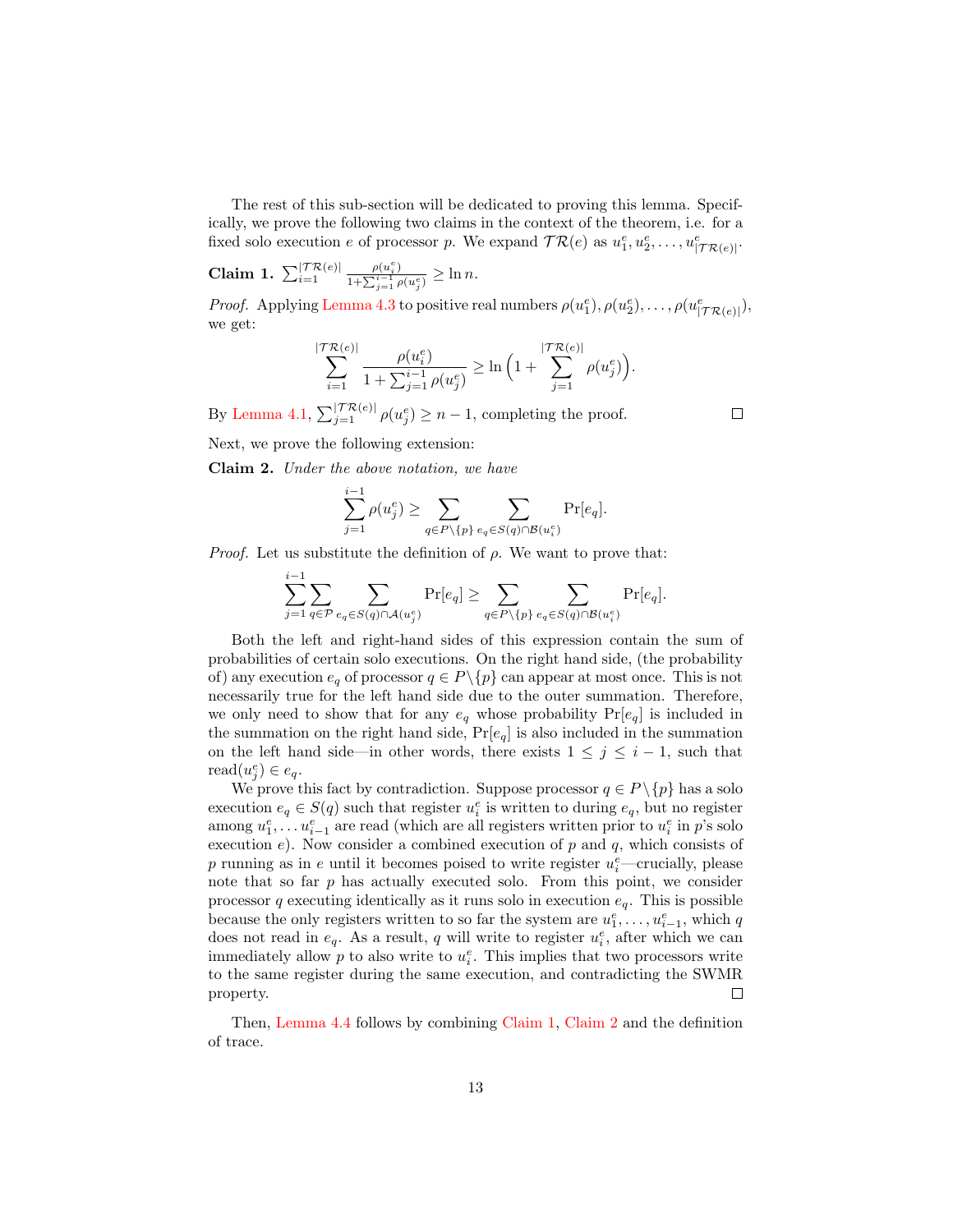#### <span id="page-13-0"></span>4.3 Completing the Lower Bound Proof

We now finally proceed to proving the following theorem:

<span id="page-13-2"></span>Theorem 4.5. Any randomized leader election protocol in asynchronous sharedmemory with SWMR registers has ln n worst-case expected solo step complexity.

*Proof.* We start by summing up inequalities given by [Lemma 4.4](#page-11-1) for all processors, and their solo executions:

$$
n \ln n \leq \sum_{p \in \mathcal{P}} \sum_{e \in S(p)} \Pr[e] \left( \sum_{r \in \mathcal{TR}(e)} \frac{\rho(r)}{1 + \sum_{q \in P \setminus \{p\}} \sum_{e_q \in S(q) \cap \mathcal{B}(r)} \Pr[e_q])} \right)
$$
  

$$
\leq \sum_{p \in \mathcal{P}} \sum_{e \in S(p)} \Pr[e] \left( \sum_{r \in \mathcal{TR}(e)} \frac{\rho(r)}{\sum_{q} \sum_{e_q \in S(q) \cap \mathcal{B}(r)} \Pr[e_q])} \right),
$$
 (2)

where in the last step we used that  $\sum_{e_p \in S(p) \cap \mathcal{B}(r)} \Pr[e_p] \leq \sum_{e_p \in S(p)} \Pr[e_p] = 1$ . Hence, by using  $\sum_{q} \sum_{e_q \in S(q) \cap \mathcal{B}(r)} \Pr[e_q] = \gamma(r)$  and [Lemma 4.2](#page-10-1) we get that

$$
n \ln n \leq \sum_{p \in \mathcal{P}} \sum_{e \in S(p)} \Pr[e] \left( \sum_{r \in \mathcal{TR}(e)} \frac{\rho(r)}{\gamma(r)} \right) = \sum_{r \in \mathcal{R}} \rho(r).
$$

Note that  $\rho(r)$  is the lower bound on the expected number of total reads from register r. Hence, since the expected number of total reads is at least  $n \ln n$ , there must exist a processor which performs at least  $\ln n$  reads in expectation.  $\Box$ 

#### <span id="page-13-1"></span>4.4 Extension for Bounded Concurrent-Write Contention

We now extend our result to the case where the maximum number of processors which may be poised to write concurrently to a register, which we defined as the concurrent-write contention, is bounded. Specifically, suppose that, in any execution, at most  $\kappa \geq 1$  different processors may be poised to write to the same register. We preserve the notation from the previous section. Upon close examination, notice that Lemma [4.1](#page-10-0) and Lemma [4.2](#page-10-1) still hold in this MWMR model, as well as Claim [1,](#page-12-0) since they do not employ the SWMR property. (By contrast, Claim [2](#page-12-1) no longer holds for  $\kappa > 1$ .) We therefore continue to use only the above results.

We will prove a  $\frac{\ln n}{\kappa^2}$  lower bound on the expected solo step complexity, under the above assumptions on  $\kappa$ . As before, let  $\mathcal{TR}(e) = u_1^e, u_2^e, \ldots, u_{|\mathcal{TR}(e)|}^e$  be the trace of execution e.

<span id="page-13-4"></span>Lemma 4.6. We have that

.

<span id="page-13-3"></span>
$$
n \ln n \le \sum_{r \in \mathcal{R}} \rho(r) \sum_{p \in \mathcal{P}} \sum_{e \in S(p) \cap \mathcal{B}(r)} \frac{Pr[e]}{1 + \sum_{j=1}^{\xi_r(e)-1} \rho(u_j^e)}
$$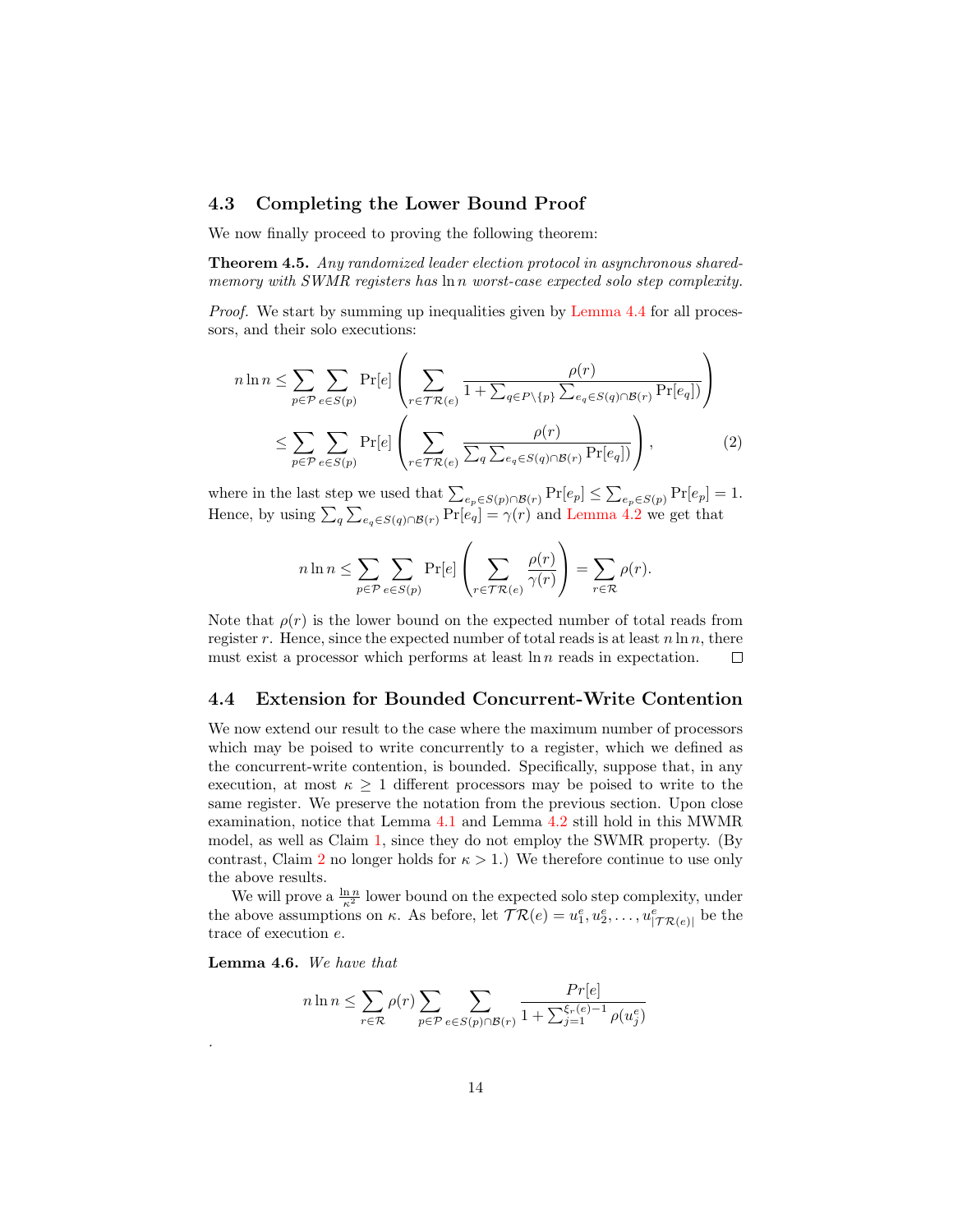Proof. The proof is similar to the proof of [Theorem 4.5,](#page-13-2) but using [Claim 1](#page-12-0) directly instead of [Lemma 4.4.](#page-11-1) Specifically, we start by summing up the inequalities resulting from [Claim 1](#page-12-0) for all processors and solo executions:

$$
n\ln n \leq \sum_{p\in\mathcal{P}}\sum_{e\in S(p)} \Pr[e] \left(\sum_{i=1}^{|\mathcal{TR}(e)|} \frac{\rho(u_i^e)}{1+\sum_{j=1}^{i-1}\rho(u_j^e)}\right) = \sum_{r\in\mathcal{R}} \rho(r) \sum_p \sum_{e\in S(p)\cap\mathcal{B}(r)} \frac{Pr[e]}{1+\sum_{j=1}^{\xi_r(e)-1}\rho(u_j^e)}.
$$

The last equality follows by re-arranging terms to be grouped by register instead of by processor. Note that this is similar to the proof of [Lemma 4.2.](#page-10-1) However, in this case the resulting equation cannot be simplified further, since, unlike  $\gamma(u_i^e)$ , the denominator term  $1 + \sum_{j=1}^{i-1} \rho(u_j^e)$  also depends on the execution e.  $\Box$ 

For any register r, we call the set of processors  $G$  a poise set for r if:

- G contains  $g := |G|$  solo executions of different processors, i.e.  $G =$  $\{e_1, e_2, \ldots, e_q\}$ , such that  $r \in \mathcal{TR}(e_i)$ ,  $e_i \in S(p_i)$  and  $p_i \neq p_j$  for  $i \neq j$ .
- Let  $e'_i$  be the prefix of  $e_i$  up to and including  $p_i$ 's first write step to the register r. There exists a combined execution e by processors  $p_1, \ldots, p_q$ , such that at the end of e all processors  $p_i$  have written to r. Moreover, e is indistinguishable from  $e'_i$  to  $p_i$  (i.e.  $p_i$  takes steps as in  $e_i$  and does not read anything written by  $p_{j\neq i}$  until it writes to r).

As g processors can be poised to write to  $r$  in the combined execution, no poise set can have size  $>\kappa$ .

<span id="page-14-0"></span>**Lemma 4.7.** Let  $E \subseteq \mathcal{B}(r)$  be a set of solo executions. Let k be the maximum size of a poise set for register r among executions in E. Then, there exists a subset of executions  $H(E) \subseteq E$ , such that:

- $\sum_{e \in H(E)} \frac{Pr[e]}{1 + \sum_{e \in F(e)}$  $\frac{Pr[e]}{1+\sum_{j=1}^{\xi_r(e)-1}\rho(u_j^e)}\leq k;$
- Every poise set for register r among executions in  $E \setminus H(E)$  has size at  $most\ k-1.$

*Proof.* Let  $\beta = \min_{p_1,...,p_k} \sum_{q \notin \{p_1,...,p_k\}} \sum_{e \in E \cap S(q)} Pr[e]$ , i.e. the sum of probabilities of executions in  $E$ , excluding executions by k processors. We define the set  $H$  as follows:

$$
H(E) = \Big\{ e \mid \sum_{j=1}^{\xi_r(e)-1} \rho(u_j^e) \ge \frac{\beta}{k} \Big\}.
$$

So, an execution e is included in  $H(E)$  if the sum of read potentials of registers written prior to r in  $e$  is lower bounded by a term that depends on  $k$ . Notice that for  $k = 1$  this is analogous to the condition in [Claim 2.](#page-12-1)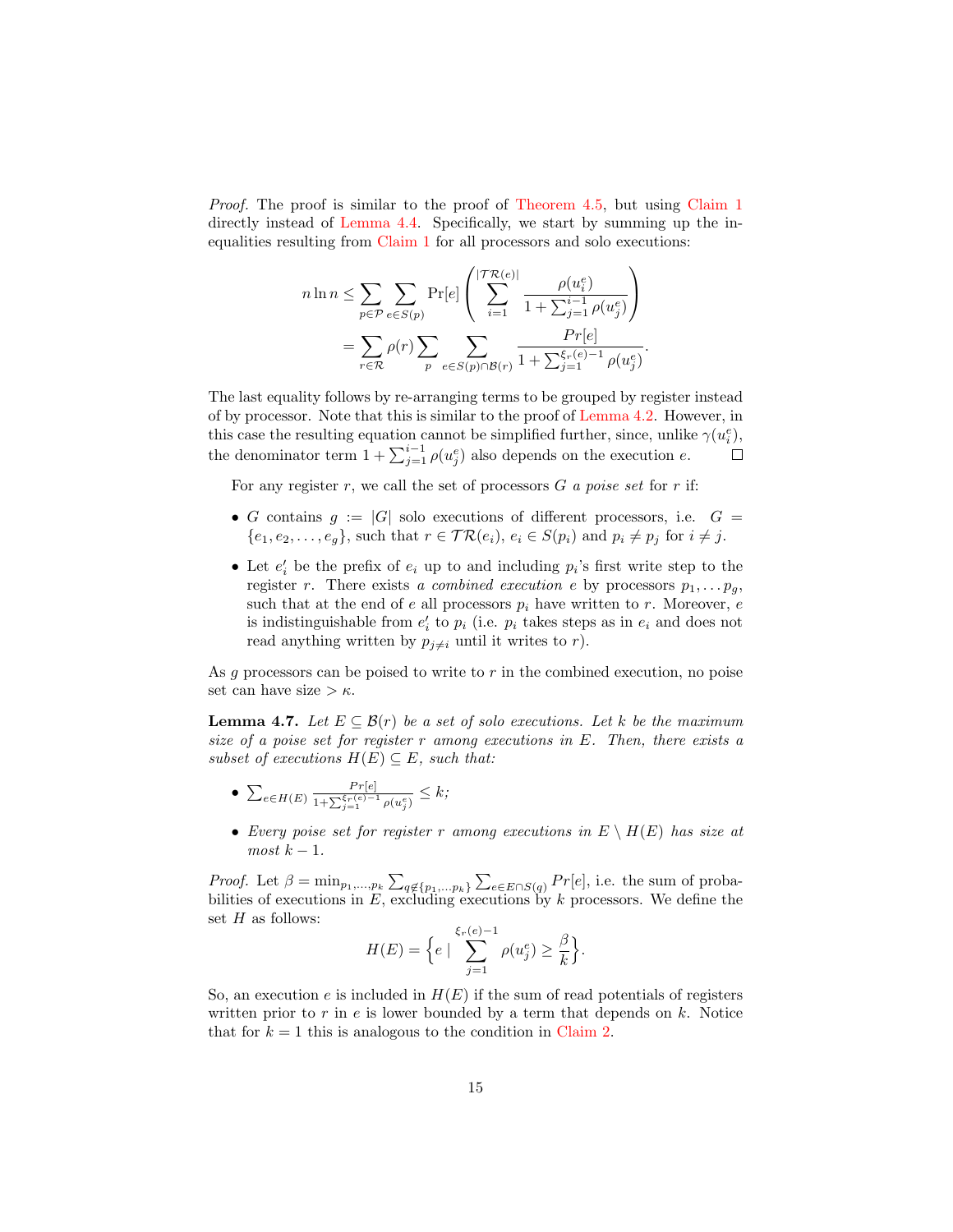The parameter  $\beta$  satisfies the following useful property:

$$
k + \beta = k + \min_{p_1, ..., p_k} \sum_{q \notin \{p_1, ..., p_k\}} \sum_{e \in E \cap S(q)} Pr[e]
$$
  
= 
$$
\min_{p_1, ..., p_k} \left( k + \sum_{q \notin \{p_1, ..., p_k\}} \sum_{e \in E \cap S(q)} Pr[e] \right)
$$
  

$$
\geq \min_{p_1, ..., p_k} \left( \sum_{q \in \{p_1, ..., p_k\}} \sum_{e \in E \cap S(q)} Pr[e] + \sum_{q \notin \{p_1, ..., p_k\}} \sum_{e \in E \cap S(q)} Pr[e] \right) (3)
$$
  
= 
$$
\min_{p_1, ..., p_k} \left( \sum_{q} \sum_{e \in E \cap S(q)} Pr[e] \right) = \sum_{q} \sum_{e \in E \cap S(q)} Pr[e] = \sum_{e \in E} Pr[e].
$$

where in [\(3\)](#page-13-3) we have used that, from the definition of  $S$ ,  $\sum_{e \in S(p_i)} \Pr[e] = 1$ . Using this property, we get:

$$
\sum_{e \in H(E)} \frac{Pr[e]}{1 + \sum_{j=1}^{\xi_r(e)-1} \rho(u_j^e)} \le \sum_{e \in H(E)} \frac{Pr[e]}{1 + \frac{\beta}{k}} = k \sum_{e \in h(E)} \frac{Pr[e]}{k + \beta}
$$

$$
\le k \frac{\sum_{e \in h(E)} Pr[e]}{\sum_{e \in E} Pr[e]} \le k.
$$

This proves the first part of the lemma. We prove the second part of the lemma by contradiction. Suppose there is a poise set  $G = \{e_1, e_2, \dots e_k\}$  for register r among executions in  $E \setminus H(E)$ , where  $e_i$  is an execution of processor  $p_i$ .

Consider any execution  $e' \in E \cap S(q)$  for  $q \notin \{p_1, \ldots, p_k\}$ . Execution  $e'$  must read one of the registers written during some time step before the point when r is written in  $e_i$ . Otherwise,  $e'$ , and more precisely, the prefix of  $e'$  up to the write to  $r$ , can be added at the end of  $G$ 's interleaved execution, implying that  $G \cup \{e'\}$  would be a poise set of size  $k+1$  among executions in E, which does not exist by definition. Hence:

$$
\sum_{e \in G} \left( \sum_{j=1}^{\xi_r(e)-1} \rho(u_j^e) \right) \ge \sum_{q \notin \{p_1, \dots, p_k\}} \sum_{e \in E \cap S(q)} Pr[e] \ge \beta.
$$

Notice how this generalizes [Claim 2:](#page-12-1) we can now apply the pigeonhole principle to  $|G| = k$  terms on the left hand side. We get that for some  $i, e_i \in H(E)$ , giving the desired contradiction, specifically, that G consists of executions from  $E \setminus H(E)$  only. This completes the proof of the Lemma.  $\Box$ 

We are now ready to prove the main result of this section.

Theorem 4.8. Any randomized leader election protocol in asynchronous sharedmemory has  $\frac{\ln n}{\kappa^2}$  worst-case expected solo step complexity, when  $\kappa$  is the maximum number of processors which may be poised to write concurrently to the same register.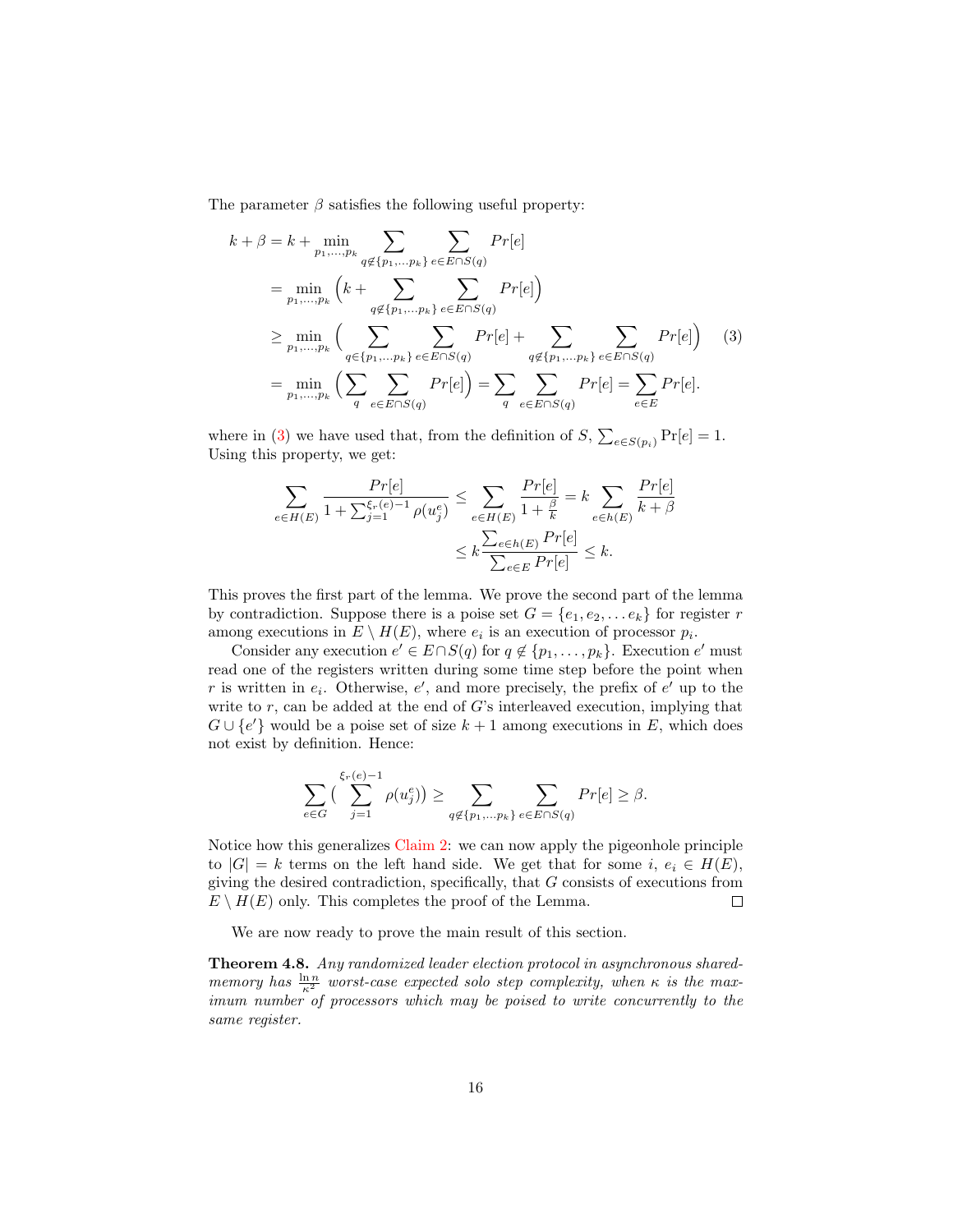| shared data:                                                        |                                        |
|---------------------------------------------------------------------|----------------------------------------|
| 1 atomic register race, big enough to hold an id, initially $\perp$ |                                        |
| 2 atomic register door, big enough to hold a bit, initially open    |                                        |
| procedure splitter(id)                                              |                                        |
| 4                                                                   | $\mathsf{race} \leftarrow \mathsf{id}$ |
| 5                                                                   | if door $=$ closed then                |
| 6                                                                   | return right                           |
| $\overline{7}$                                                      | $door \leftarrow closed$               |
| 8                                                                   | if race $=$ id then                    |
| 9                                                                   | return stop                            |
| 10                                                                  | else                                   |
| 11                                                                  | return down                            |
|                                                                     |                                        |

<span id="page-16-0"></span>Figure 1: The classic Lamport splitter  $[25]$ , restated following  $[26, 6]$  $[26, 6]$ .

*Proof.* Fix a register r. We start by applying [Lemma 4.7](#page-14-0) to the set  $\mathcal{B}(r)$  and the maximum poise set size of  $\kappa$ . Let  $E_1$  be the resulting subset of executions  $H(\mathcal{B}(r))$ , and  $k_1 \leq \kappa$  be the maximum size of a poise set among executions in  $\mathcal{B}(r) \setminus E_1$ . Next, we apply [Lemma 4.7](#page-14-0) again to  $\mathcal{B}(r) \setminus E_1$ , and define  $E_2 =$  $H(\mathcal{B}(r) \setminus E_1)$ , and  $k_2 < k_1$  as the maximum size of a poise set among executions in  $\mathcal{B}(r)\backslash (E_1\cup E_2)$ . The next application of [Lemma 4.7](#page-14-0) will be to  $\mathcal{B}(r)\backslash (E_1\cup E_2)$ , defining  $E_3 = H(\mathcal{B}(r) \setminus (E_1 \cup E_2))$  and  $k_3 < k_2$ . We repeat the process until some  $k_{\ell}$  becomes 0, implying that the set of remaining executions  $\mathcal{B}(r) \setminus (\cup_{t=1}^{\ell-1} E_t)$  is empty. Since  $0 = k_{\ell} < k_{\ell-1} < \ldots \leq \kappa$ , [Lemma 4.7](#page-14-0) will be applied at most  $\kappa$ times. Therefore we have obtained that:

$$
\begin{split} \sum_{p} \sum_{e \in S(p) \cap \mathcal{B}(r)} \frac{Pr[e]}{1 + \sum_{j=1}^{\xi_r(e)-1} \rho(u_j^e)} &= \sum_{e \in \mathcal{B}(r)} \frac{Pr[e]}{1 + \sum_{j=1}^{\xi_r(e)-1} \rho(u_j^e)} \\ &= \sum_{t=1}^{\ell-1} \sum_{e \in E_t} \frac{Pr[e]}{1 + \sum_{j=1}^{\xi_r(e)-1} \rho(u_j^e)} \leq \kappa^2, \end{split}
$$

as there are at most  $\kappa$  terms, each of which is upper bounded by  $\kappa$ , by [Lemma 4.7.](#page-14-0)

Combined with [Lemma 4.6,](#page-13-4) this gives  $\sum_{r} \rho(r) \geq \frac{n \ln n}{\kappa^2}$ . By the pigeonhole principle, some processor must perform at least  $\frac{\ln n}{\kappa^2}$  reads in expectation, over its solo executions.

## 5 A Complementary Upper Bound for Weak Leader Election

It is interesting to consider whether the lower bound approach can be further improved to address the MWMR model under n-concurrent write contention. This is not the case for the specific definition of the weak leader election problem we consider (Definition [1\)](#page-5-1), and to which the lower bound applies. To establish this,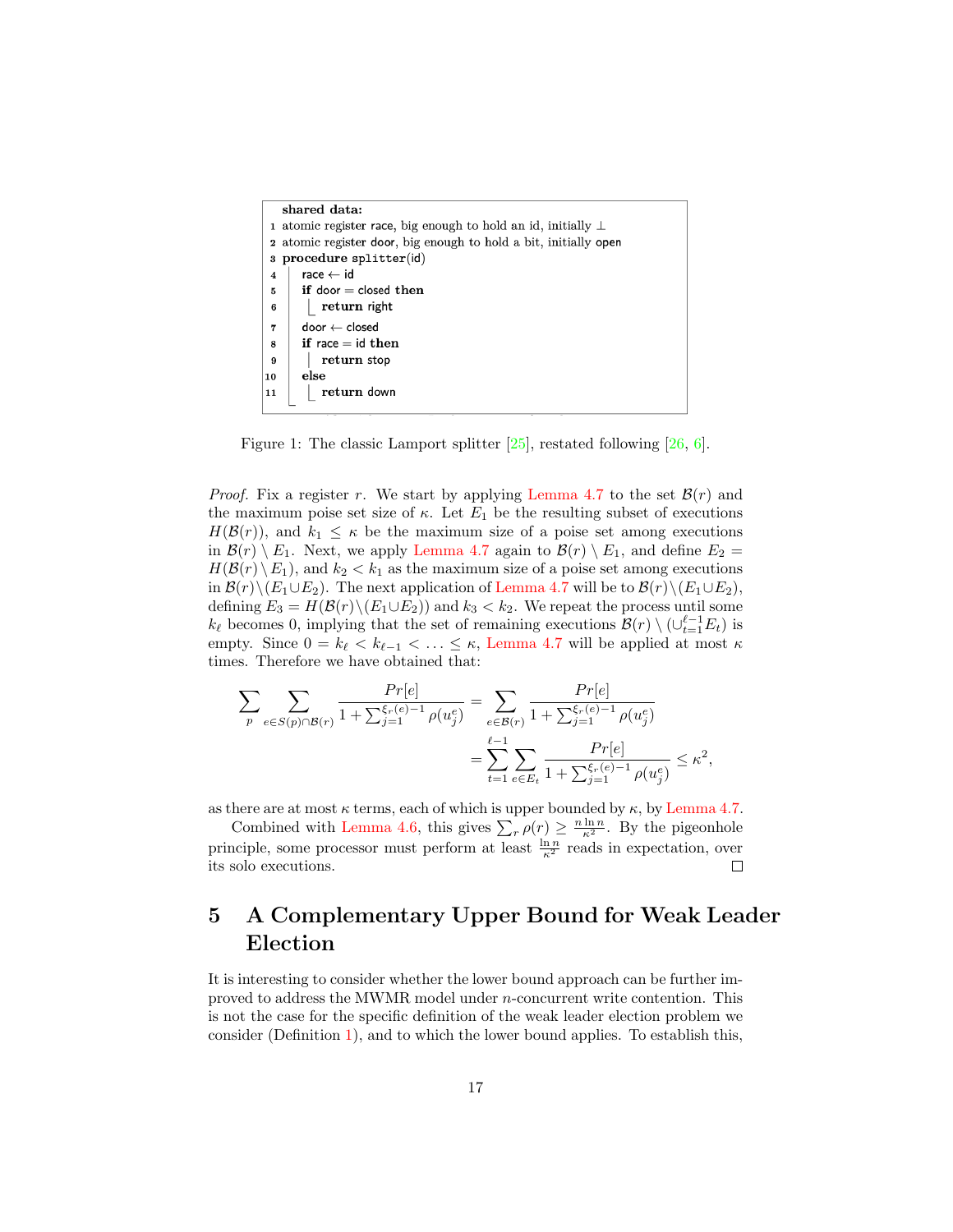it suffices to notice that the classic splitter construction of Lamport [\[25\]](#page-19-13) solves weak leader election for n processes, in constant time, by leveraging MWMR registers with maximal (concurrent) write contention n.

Please recall that this construction, restated for convenience in [Figure 1,](#page-16-0) uses two MWMR registers. Given a splitter, we can simply map the stop output to win, and the *left* and *right* outputs to *lose*. In this case, it is immediate to show that the splitter ensures the following:

- 1. a processor will always return win in a solo execution, and
- 2. no two processes may return win in the same execution.

This matches the requirements of the weak leader election problem, but not of test-and-set objects generally, as this algorithm has contended executions in which all processors return *lose*, which is also impractical.

One may further generalize this approach by defining  $\kappa$ -splitter objects for  $\kappa > 2$ , each of which is restricted to  $\kappa$  participating processors (and thus also  $\kappa$ -concurrent write contention), and then arranging them in a complete  $\kappa$ -ary tree. We can then proceed similarly to tournament tree, to implement a weak leader election object. The resulting construction has  $O(\log n/\log \kappa)$  step complexity in solo executions, suggesting that the dependency on  $\kappa$  provided by our argument can be further improved.

This observation suggests that the trade-off between step complexity and concurrent-write contention/worst-case stalls outlined by our lower bound may be the best one can prove for weak leader election, as this problem can be solved in constant time with MWMR registers, at the cost of linear worst-case stalls. At the same time, it shows that lower bound arguments wishing to approach the general version of the problem have to specifically leverage the fact that, even in contended executions, not all processors may return lose.

### 6 Conclusion

Overview. We gave the first tight logarithmic lower bounds on the solo step complexity of leader election in an asynchronous shared-memory model with single-writer multi-reader (SWMR) registers, for both deterministic and randomized algorithms. We then extended these results to registers with bounded concurrent-write contention  $\kappa > 1$ , showing a trade-off between the step solo complexity of algorithms, and their worst-case stall complexity. The approach admits additional extensions, and is tight in the SWMR case. The impossibility result is quite strong, in the sense that logarithmic time is required *over solo* executions of processors, and for a weak variant of leader election, which is not linearizable and allows processors to all return lose in in contended executions.

Future Work. The key question left open is whether sub-logarithmic upper bounds for strong leader election / test-and-set may exist, specifically by leveraging multi-writer registers, or whether the lower bounds can be further strengthened. Another interesting question is whether our approach can be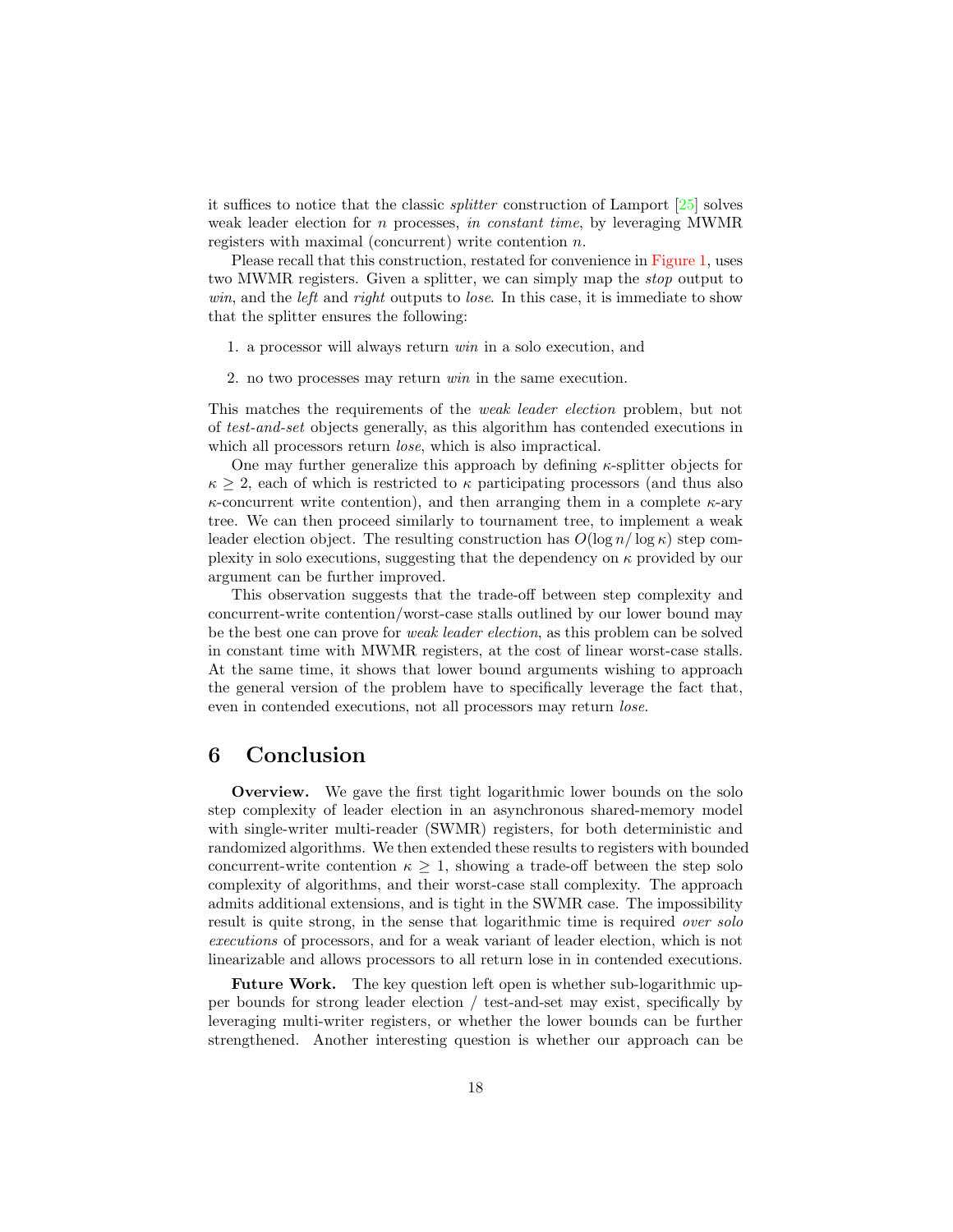extended to handle different cost metrics, such as remote memory references (RMRs).

### References

- <span id="page-18-0"></span>[1] Yehuda Afek, Eli Gafni, John Tromp, and Paul M. B. Vitányi. Wait-free test-and-set (extended abstract). In WDAG '92: Proceedings of the 6th International Workshop on Distributed Algorithms, pages 85–94, 1992.
- <span id="page-18-2"></span>[2] Dan Alistarh and James Aspnes. Sub-logarithmic test-and-set against a weak adversary. In International Symposium on Distributed Computing, pages 97–109. Springer, 2011.
- <span id="page-18-4"></span>[3] Dan Alistarh, James Aspnes, Keren Censor-Hillel, Seth Gilbert, and Rachid Guerraoui. Tight bounds for asynchronous renaming. Journal of the ACM  $(JACM), 61(3):1-51, 2014.$
- <span id="page-18-1"></span>[4] Dan Alistarh, Hagit Attiya, Seth Gilbert, Andrei Giurgiu, and Rachid Guerraoui. Fast randomized test-and-set and renaming. In *Proceedings* of the 24th international conference on Distributed computing, DISC'10, pages 94–108, Berlin, Heidelberg, 2010. Springer-Verlag. URL: [http:](http://portal.acm.org/citation.cfm?id=1888781.1888794) [//portal.acm.org/citation.cfm?id=1888781.1888794](http://portal.acm.org/citation.cfm?id=1888781.1888794).
- <span id="page-18-5"></span>[5] Dan Alistarh, Rati Gelashvili, and Adrian Vladu. How to elect a leader faster than a tournament. In Proceedings of the 2015 ACM Symposium on Principles of Distributed Computing, pages 365–374, 2015.
- <span id="page-18-10"></span>[6] James Aspnes. Notes on theory of distributed systems. arXiv preprint arXiv:2001.04235, 2020.
- <span id="page-18-9"></span>[7] James Aspnes, Keren Censor-Hillel, Hagit Attiya, and Danny Hendler. Lower bounds for restricted-use objects. SIAM Journal on Computing, 45(3):734–762, 2016.
- <span id="page-18-3"></span>[8] Hagit Attiya and Keren Censor. Tight bounds for asynchronous randomized consensus. J.  $ACM$ ,  $55(5)$ :1–26, 2008. [doi:http://doi.acm.org/10.](https://doi.org/http://doi.acm.org/10.1145/1411509.1411510) [1145/1411509.1411510](https://doi.org/http://doi.acm.org/10.1145/1411509.1411510).
- <span id="page-18-8"></span>[9] Hagit Attiya and Faith Ellen. Impossibility results for distributed computing. Synthesis Lectures on Distributed Computing Theory, 5(1):1–162, 2014.
- <span id="page-18-7"></span>[10] James E Burns and Nancy A Lynch. Bounds on shared memory for mutual exclusion. Information and Computation, 107(2):171–184, 1993.
- <span id="page-18-6"></span>[11] Cynthia Dwork, Maurice Herlihy, and Orli Waarts. Contention in shared memory algorithms. Journal of the ACM (JACM), 44(6):779-805, 1997.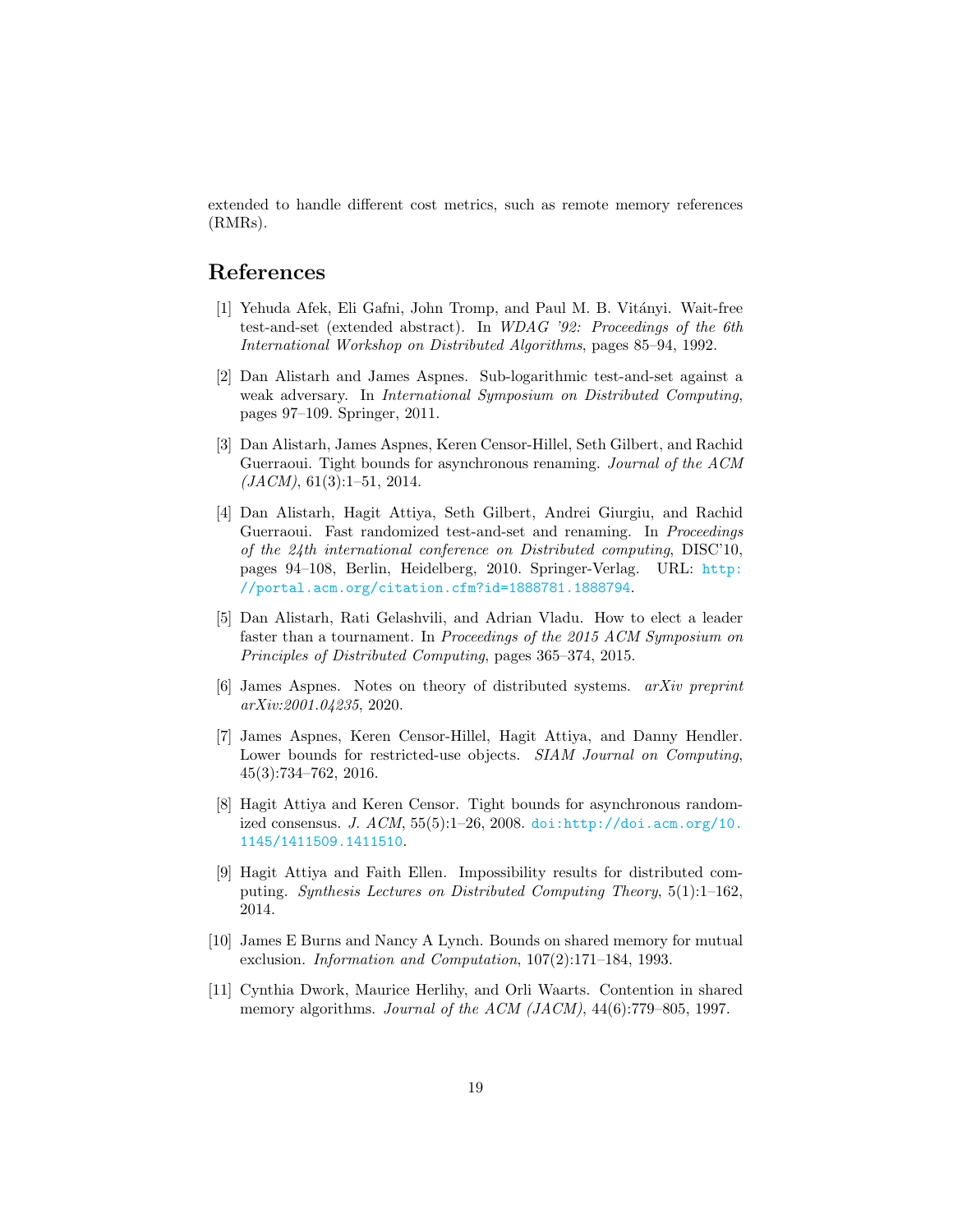- <span id="page-19-9"></span>[12] Aryaz Eghbali and Philipp Woelfel. An almost tight rmr lower bound for abortable test-and-set. arXiv preprint arXiv:1805.04840, 2018.
- <span id="page-19-8"></span>[13] Faith Ellen, Danny Hendler, and Nir Shavit. On the inherent sequentiality of concurrent objects. SIAM Journal on Computing, 41(3):519–536, 2012.
- <span id="page-19-3"></span>[14] George Giakkoupis, Maryam Helmi, Lisa Higham, and Philipp Woelfel. An O ( sqrt n) space bound for obstruction-free leader election. In International Symposium on Distributed Computing, pages 46–60. Springer, 2013.
- <span id="page-19-2"></span>[15] George Giakkoupis, Maryam Helmi, Lisa Higham, and Philipp Woelfel. Test-and-set in optimal space. In Proceedings of the forty-seventh annual ACM symposium on Theory of Computing, pages 615–623, 2015.
- <span id="page-19-1"></span>[16] George Giakkoupis and Philipp Woelfel. Efficient randomized test-and-set implementations. Distributed Computing, 32(6):565–586, 2019.
- <span id="page-19-7"></span>[17] Wojciech Golab, Danny Hendler, and Philipp Woelfel. An o(1) rmrs leader election algorithm. SIAM Journal on Computing, 39(7):2726–2760, 2010.
- <span id="page-19-10"></span>[18] Danny Hendler and Nir Shavit. Operation-valency and the cost of coordination. In Proceedings of the twenty-second annual symposium on Principles of distributed computing, pages 84–91, 2003.
- <span id="page-19-0"></span>[19] Maurice Herlihy. Wait-free synchronization. ACM Transactions on Programming Languages and Systems, 13(1):123–149, January 1991.
- <span id="page-19-11"></span>[20] Maurice Herlihy, Victor Luchangco, and Mark Moir. Obstruction-free synchronization: Double-ended queues as an example. In 23rd International Conference on Distributed Computing Systems, 2003. Proceedings., pages 522–529. IEEE, 2003.
- <span id="page-19-12"></span>[21] Maurice P Herlihy and Jeannette M Wing. Linearizability: A correctness condition for concurrent objects. ACM Transactions on Programming Languages and Systems (TOPLAS), 12(3):463–492, 1990.
- <span id="page-19-6"></span>[22] Prasad Jayanti. A time complexity lower bound for randomized implementations of some shared objects. In Proceedings of the seventeenth annual ACM symposium on Principles of distributed computing, pages 201–210, 1998.
- <span id="page-19-4"></span>[23] Prasad Jayanti, King Tan, and Sam Toueg. Time and space lower bounds for nonblocking implementations. SIAM Journal on Computing, 30(2):438– 456, 2000.
- <span id="page-19-5"></span>[24] Yong-Jik Kim and James H Anderson. A time complexity lower bound for adaptive mutual exclusion. Distributed Computing, 24(6):271–297, 2012.
- <span id="page-19-13"></span>[25] Leslie Lamport. A fast mutual exclusion algorithm. ACM Transactions on Computer Systems (TOCS), 5(1):1–11, 1987.